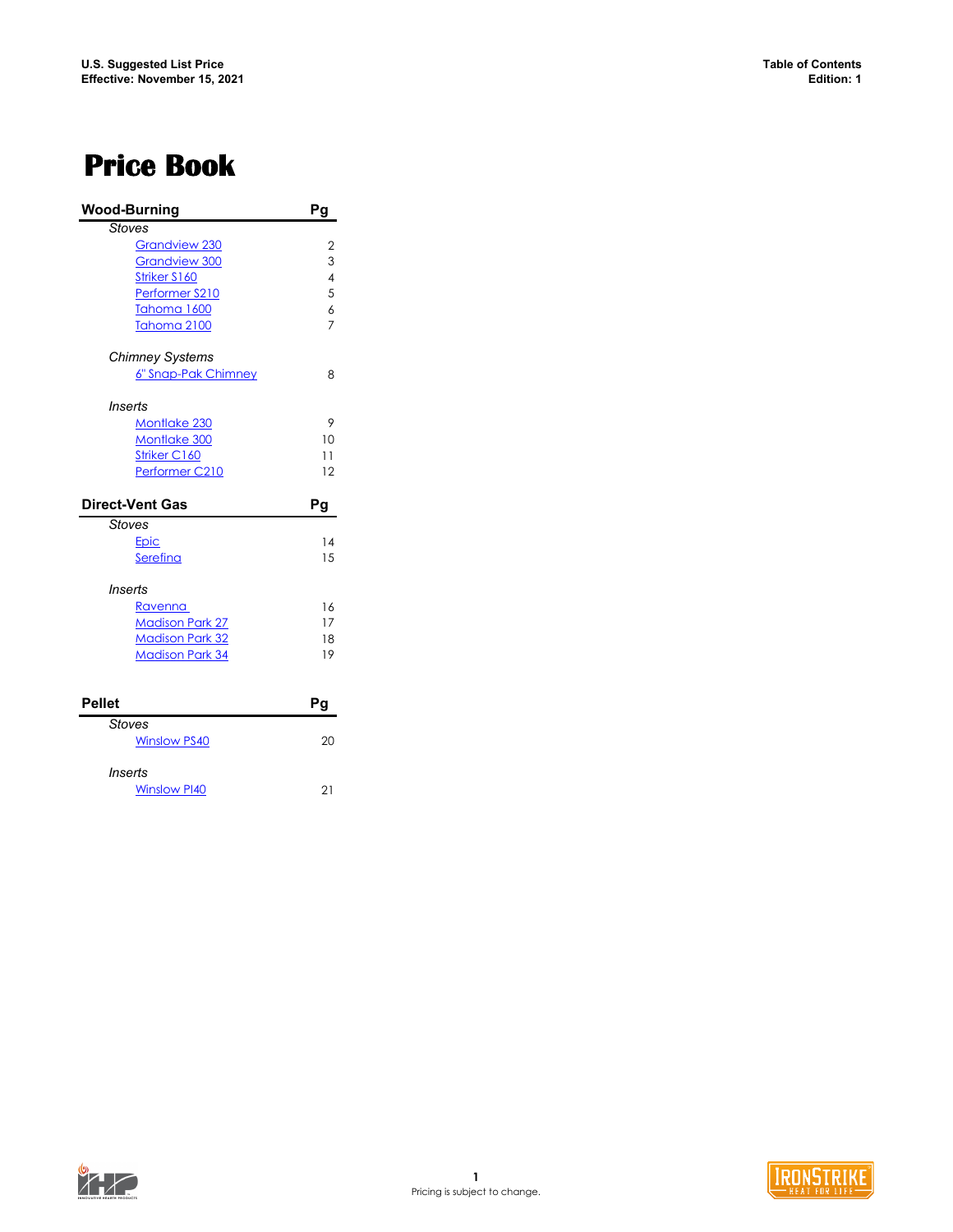## <span id="page-1-0"></span>**GrandviewTM 230**

*The Grandview 230 GL freestanding wood stove offers a more efficient approach to home heating, utilizing our TFT (Thermal Fin Technology) to add more heat to your home. Standard features include: 2.3 cu.ft. interior, air-boost timer, ceramic glass, interior brick and baffle, air wash system and a 6" flue outlet. Finish options include: black pedestal base or multiple leg kits in several finishes (1-required), louver trim kits, door trim kits, 700 cfm blower kit and ash pan.*

Agency Listing: Built to UL# 1482 - ULC #S627 (100439700PRT-001)

|                    |                                                                                                              | <b>Description</b>                                                                                                                                                                                                                                                                                                                                                  | <b>MSRP</b>                                                                                                                                                                                                                                                                                                                                                                                                                       |
|--------------------|--------------------------------------------------------------------------------------------------------------|---------------------------------------------------------------------------------------------------------------------------------------------------------------------------------------------------------------------------------------------------------------------------------------------------------------------------------------------------------------------|-----------------------------------------------------------------------------------------------------------------------------------------------------------------------------------------------------------------------------------------------------------------------------------------------------------------------------------------------------------------------------------------------------------------------------------|
|                    |                                                                                                              |                                                                                                                                                                                                                                                                                                                                                                     |                                                                                                                                                                                                                                                                                                                                                                                                                                   |
| F3831              | <b>GV230GL</b>                                                                                               | <b>Grandview 230 GL Wood Stove</b>                                                                                                                                                                                                                                                                                                                                  | \$3,299                                                                                                                                                                                                                                                                                                                                                                                                                           |
|                    |                                                                                                              |                                                                                                                                                                                                                                                                                                                                                                     |                                                                                                                                                                                                                                                                                                                                                                                                                                   |
| Pedestal           |                                                                                                              |                                                                                                                                                                                                                                                                                                                                                                     |                                                                                                                                                                                                                                                                                                                                                                                                                                   |
|                    | PED-GV-GL                                                                                                    | GV GL Pedestal, Black                                                                                                                                                                                                                                                                                                                                               | \$299                                                                                                                                                                                                                                                                                                                                                                                                                             |
| Legs               |                                                                                                              |                                                                                                                                                                                                                                                                                                                                                                     |                                                                                                                                                                                                                                                                                                                                                                                                                                   |
|                    |                                                                                                              |                                                                                                                                                                                                                                                                                                                                                                     | \$249                                                                                                                                                                                                                                                                                                                                                                                                                             |
|                    |                                                                                                              |                                                                                                                                                                                                                                                                                                                                                                     | \$699                                                                                                                                                                                                                                                                                                                                                                                                                             |
|                    |                                                                                                              |                                                                                                                                                                                                                                                                                                                                                                     | \$149                                                                                                                                                                                                                                                                                                                                                                                                                             |
|                    |                                                                                                              |                                                                                                                                                                                                                                                                                                                                                                     | \$299                                                                                                                                                                                                                                                                                                                                                                                                                             |
|                    |                                                                                                              |                                                                                                                                                                                                                                                                                                                                                                     | \$799                                                                                                                                                                                                                                                                                                                                                                                                                             |
|                    |                                                                                                              |                                                                                                                                                                                                                                                                                                                                                                     | \$799                                                                                                                                                                                                                                                                                                                                                                                                                             |
|                    |                                                                                                              |                                                                                                                                                                                                                                                                                                                                                                     |                                                                                                                                                                                                                                                                                                                                                                                                                                   |
| <b>Ash Drawers</b> |                                                                                                              |                                                                                                                                                                                                                                                                                                                                                                     |                                                                                                                                                                                                                                                                                                                                                                                                                                   |
|                    |                                                                                                              |                                                                                                                                                                                                                                                                                                                                                                     | \$299                                                                                                                                                                                                                                                                                                                                                                                                                             |
| Louvers            |                                                                                                              |                                                                                                                                                                                                                                                                                                                                                                     |                                                                                                                                                                                                                                                                                                                                                                                                                                   |
|                    |                                                                                                              |                                                                                                                                                                                                                                                                                                                                                                     | \$99                                                                                                                                                                                                                                                                                                                                                                                                                              |
| H8349              |                                                                                                              |                                                                                                                                                                                                                                                                                                                                                                     | \$199                                                                                                                                                                                                                                                                                                                                                                                                                             |
|                    |                                                                                                              |                                                                                                                                                                                                                                                                                                                                                                     |                                                                                                                                                                                                                                                                                                                                                                                                                                   |
| H8346              |                                                                                                              |                                                                                                                                                                                                                                                                                                                                                                     | \$179                                                                                                                                                                                                                                                                                                                                                                                                                             |
|                    |                                                                                                              |                                                                                                                                                                                                                                                                                                                                                                     | \$179                                                                                                                                                                                                                                                                                                                                                                                                                             |
| <b>Blowers</b>     |                                                                                                              |                                                                                                                                                                                                                                                                                                                                                                     |                                                                                                                                                                                                                                                                                                                                                                                                                                   |
|                    |                                                                                                              |                                                                                                                                                                                                                                                                                                                                                                     | \$799                                                                                                                                                                                                                                                                                                                                                                                                                             |
|                    |                                                                                                              |                                                                                                                                                                                                                                                                                                                                                                     |                                                                                                                                                                                                                                                                                                                                                                                                                                   |
| <b>UZIAD</b>       | <b>UZIAD</b>                                                                                                 | 4" Flex Adaptor                                                                                                                                                                                                                                                                                                                                                     | \$69                                                                                                                                                                                                                                                                                                                                                                                                                              |
| <b>UZI</b>         | UZI                                                                                                          | Outside Air Kit (4" I.D. x 10 ft. long insulated flex)                                                                                                                                                                                                                                                                                                              | \$119                                                                                                                                                                                                                                                                                                                                                                                                                             |
|                    |                                                                                                              |                                                                                                                                                                                                                                                                                                                                                                     |                                                                                                                                                                                                                                                                                                                                                                                                                                   |
| H8159              | TSPK-B                                                                                                       | Touch-up Spray Paint Kit, Black                                                                                                                                                                                                                                                                                                                                     | \$26                                                                                                                                                                                                                                                                                                                                                                                                                              |
| H5308              | <b>W-LEGF-LBRKT</b>                                                                                          | Leg Fastening L-Brackets                                                                                                                                                                                                                                                                                                                                            | \$55                                                                                                                                                                                                                                                                                                                                                                                                                              |
|                    | F4033<br>H8339<br>H8340<br>H8342<br>70000<br>70002<br>70008<br>F4034<br>H8348<br>Door Trim<br>H8347<br>H8350 | Material # Model #<br><b>Wood-Burning Freestanding Stove</b><br>LEG-COSTL-BLK<br>LEG-COSTL-BRNKL<br>LEG-LKVIEW-BLK<br>LEG-OLY-B<br>LEG-OLY-N<br>LEG-OLY-BRN<br><b>Optional Accessories</b><br>ASHDR-KIT-GV-GL<br>LVP-GV230-BLK<br>LVR-GV230-BRNKL<br>DRTRM-GV230-NKL<br>DRTRM-GV230-BRNKL<br>BLWR-GV-700-SS<br><b>Outside Air Kits</b><br><b>Common Accessories</b> | Required Accessories (Ordered Separately - Choose Pedestal or Legs)<br>Coastal Legs, Black<br>Coastal Legs, Brushed Nickel<br>Lakeview Legs, Black<br><b>Olympic Sculptured Black</b><br><b>Olympic Sculptured Nickel</b><br><b>Olympic Sculptured Brushed Nickel</b><br>Ash Drawer Kit, GV GL Leg and Pedestal<br>Louvers, Black<br>Louvers, Brushed Nickel<br>Face Plate, Nickel<br>Face Plate, Brushed Nickel<br><b>Blower</b> |



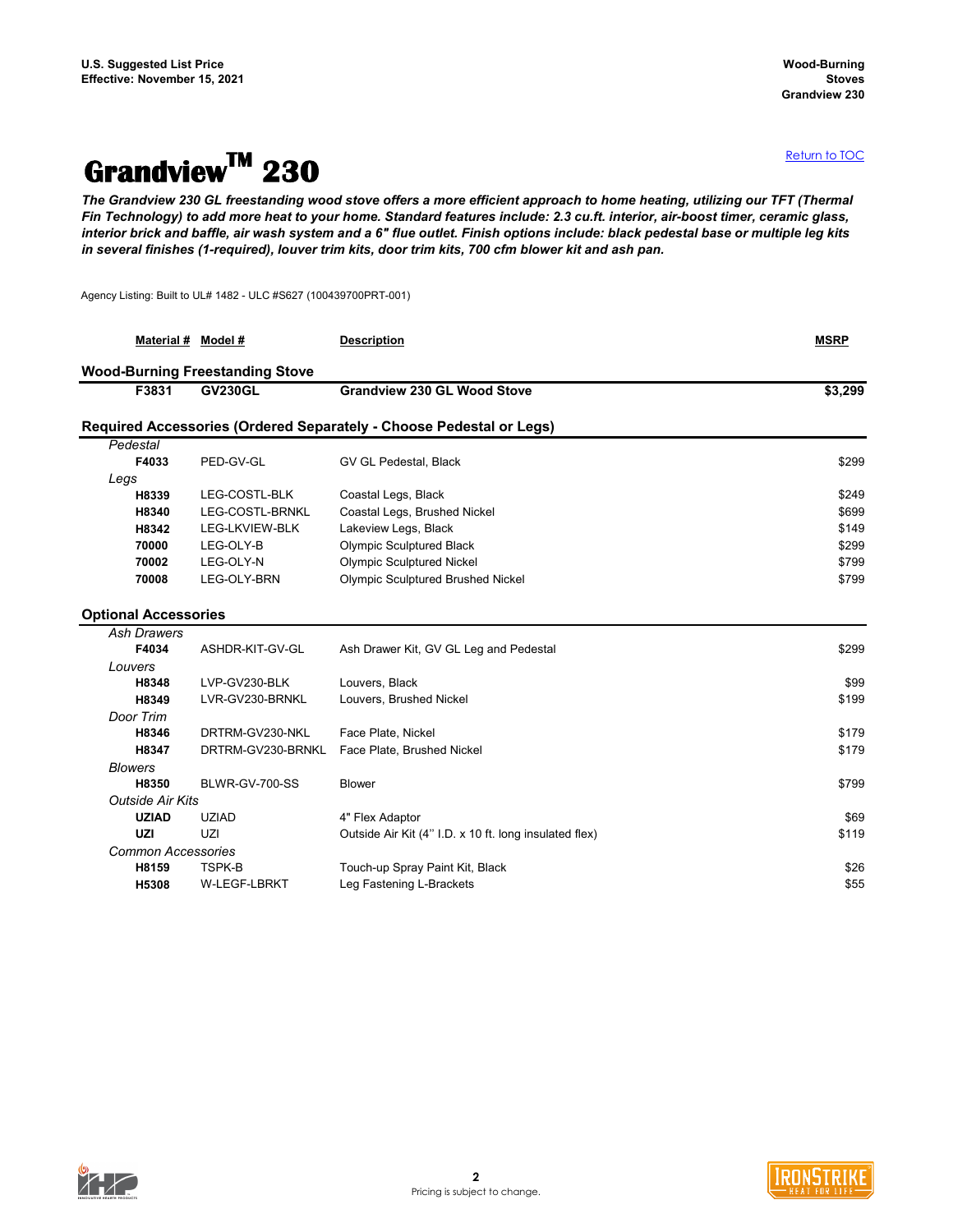## <span id="page-2-0"></span>**GrandviewTM 300**

*The Grandview 300 GL freestanding wood stove offers a more efficient approach to home heating, utilizing our TFT (Thermal Fin Technology) to add more heat to your home. Standard features include: 3.0 cu.ft. interior, air-boost timer, ceramic glass, interior brick and baffle, air wash system and a 6" flue outlet. Finish options include: black pedestal base or multiple leg kits in several finishes (1-required), louver trim kits, door trim kits, 700 cfm blower kit and ash pan.*

Agency Listing: Built to UL# 1482 - ULC #S627 (100439700PRT-001)

|                             | Material # Model #        |                                        | <b>Description</b>                                                  | <b>MSRP</b> |
|-----------------------------|---------------------------|----------------------------------------|---------------------------------------------------------------------|-------------|
|                             |                           | <b>Wood-Burning Freestanding Stove</b> |                                                                     |             |
|                             | F3833                     | <b>GV300GL</b>                         | <b>Grandview 300 GL Wood Stove</b>                                  | \$3,999     |
|                             |                           |                                        | Required Accessories (Ordered Separately - Choose Pedestal or Legs) |             |
| Pedestal                    |                           |                                        |                                                                     |             |
|                             | F4033                     | PED-GV-GL                              | GV GL Pedestal, Black                                               | \$299       |
| Legs                        |                           |                                        |                                                                     |             |
|                             | H8339                     | LEG-COSTL-BLK                          | Coastal Legs, Black                                                 | \$249       |
|                             | H8340                     | LEG-COSTL-BRNKL                        | Coastal Legs, Brushed Nickel                                        | \$699       |
|                             | H8342                     | LEG-LKVIEW-BLK                         | Lakeview Legs, Black                                                | \$149       |
|                             | 70000                     | LEG-OLY-B                              | <b>Olympic Sculptured Black</b>                                     | \$299       |
|                             | 70002                     | LEG-OLY-N                              | <b>Olympic Sculptured Nickel</b>                                    | \$799       |
|                             | 70008                     | LEG-OLY-BRN                            | <b>Olympic Sculptured Brushed Nickel</b>                            | \$799       |
| <b>Optional Accessories</b> |                           |                                        |                                                                     |             |
|                             | <b>Ash Drawers</b>        |                                        |                                                                     |             |
|                             | F4034                     | ASHDR-KIT-GV-GL                        | Ash Drawer Kit, GV GL Leg and Pedestal                              | \$299       |
| Louvers                     |                           |                                        |                                                                     |             |
|                             | H8959                     | LVP-GV300-BLK                          | Louvers, Black                                                      | \$99        |
|                             | H8960                     | LVR-GV300-BRNKL                        | Louvers, Brushed Nickel                                             | \$199       |
| Door Trim                   |                           |                                        |                                                                     |             |
|                             | H8346                     | DRTRM-GV230-NKL                        | Face Plate, Nickel                                                  | \$179       |
|                             | H8347                     | DRTRM-GV230-BRNKL                      | Face Plate, Brushed Nickel                                          | \$179       |
| <b>Blowers</b>              |                           |                                        |                                                                     |             |
|                             | H8350                     | BLWR-GV-700-SS                         | <b>Blower</b>                                                       | \$799       |
|                             | <b>Outside Air Kits</b>   |                                        |                                                                     |             |
|                             | <b>UZIAD</b>              | <b>UZIAD</b>                           | 4" Flex Adaptor                                                     | \$69        |
| <b>UZI</b>                  |                           | UZI                                    | Outside Air Kit (4" I.D. x 10 ft. long insulated flex)              | \$119       |
|                             | <b>Common Accessories</b> |                                        |                                                                     |             |
|                             | H8159                     | TSPK-B                                 | Touch-up Spray Paint Kit, Black                                     | \$26        |
|                             | H5308                     | <b>W-LEGF-LBRKT</b>                    | Leg Fastening L-Brackets                                            | \$55        |
|                             |                           |                                        |                                                                     |             |



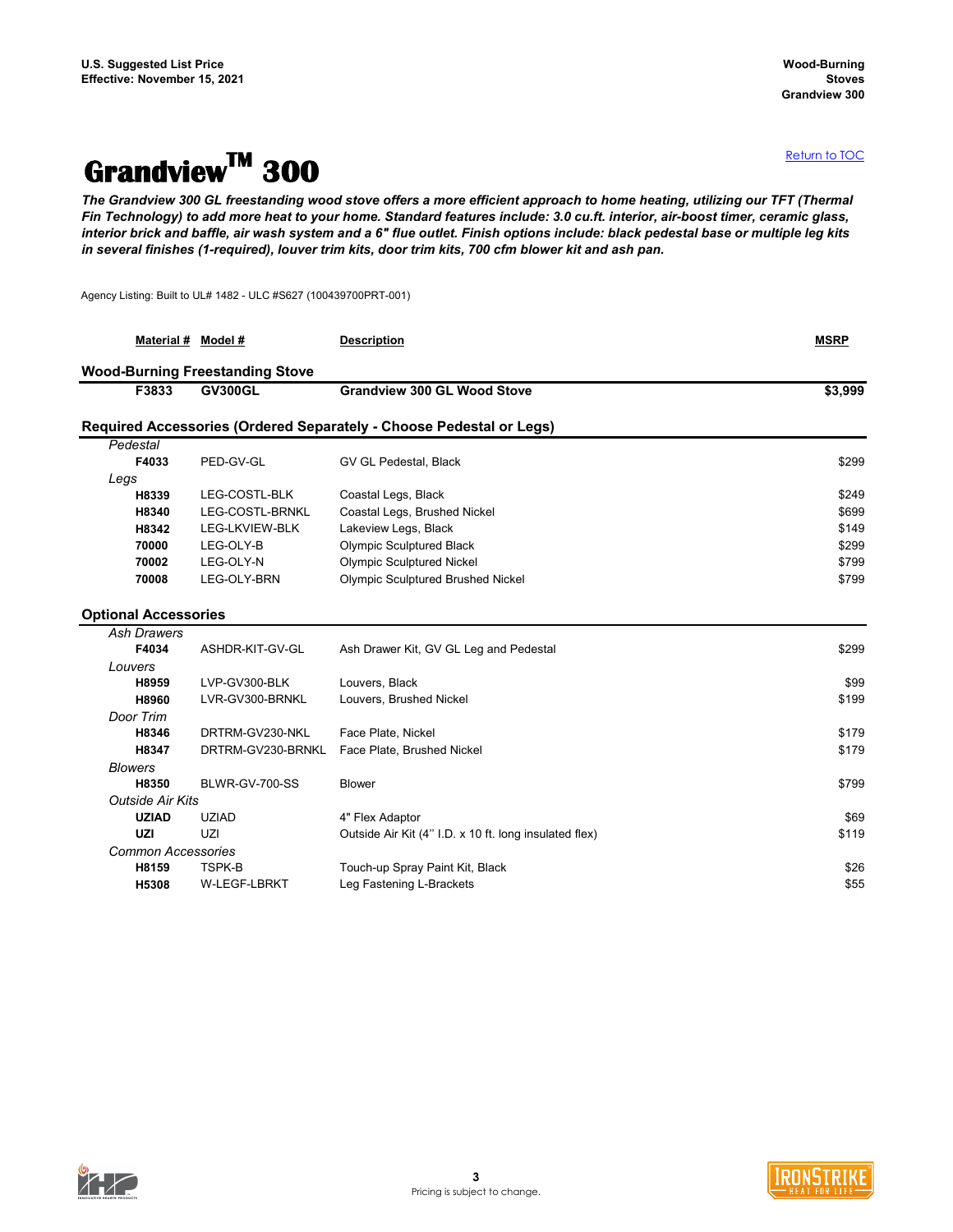## <span id="page-3-0"></span>**StrikerTM S160**

*The Striker 160 GL freestanding wood stove offers a black painted finish and nickel nameplate. Standard features include: 1.6 cu.ft. interior, ceramic glass, interior brick and baffle, air wash system and a 6" flue outlet. Finish options include: black pedestal base, pedestal base with ash drawer or multiple leg kits in several finishes (1-required), door faceplates, and 700 cfm blower kit.*

Agency Listing: Built to UL #1482 - ULC #S627 Omni (050-S-03b-2

|                               | Material # Model #                     | <b>Description</b>                                                                              | <b>MSRP</b> |
|-------------------------------|----------------------------------------|-------------------------------------------------------------------------------------------------|-------------|
|                               | <b>Wood-Burning Freestanding Stove</b> |                                                                                                 |             |
| F4017                         | <b>S160AGL</b>                         | Striker 160 GL Wood Stove, Arched Door                                                          | \$2,349     |
| F4018                         | <b>S160TGL</b>                         | Striker 160 GL Wood Stove, Trad Door                                                            | \$2,349     |
|                               |                                        | Required Accessories (Ordered Separately - Choose Pedestal or Legs)                             |             |
| Pedestal                      |                                        |                                                                                                 |             |
| 71108                         | WS-PED                                 | Pedestal                                                                                        | \$249       |
| 71109                         | WS-PED-ASHD                            | Ash Drawer Pedestal                                                                             | \$499       |
| Legs                          |                                        |                                                                                                 |             |
| 70000                         | LEG-OLY-B                              | <b>Olympic Sculptured Black</b>                                                                 | \$299       |
| 70002                         | LEG-OLY-N                              | <b>Olympic Sculptured Nickel</b>                                                                | \$799       |
| 70008                         | LEG-OLY-BRN                            | <b>Olympic Sculptured Brushed Nickel</b>                                                        | \$799       |
| 70003                         | LEG-CAS-B                              | Cascade Steel Black                                                                             | \$129       |
|                               | Heat Shield (Required with legs)       |                                                                                                 |             |
| 71110                         | <b>WSHS-160</b>                        | <b>Heat Shield</b>                                                                              | \$149       |
|                               |                                        |                                                                                                 |             |
| <b>Optional Accessories</b>   |                                        |                                                                                                 |             |
| <b>Arch Faceplates</b>        |                                        |                                                                                                 |             |
| 71062                         | ARCH-FP-N-SM                           | Arch, Nickel                                                                                    | \$449       |
| 71144                         | ARCH-FP-BN-SM                          | Arch, Brushed Nickel                                                                            | \$449       |
| <b>Traditional Faceplates</b> |                                        |                                                                                                 |             |
| 71059                         | TRAD-FP-N-SM                           | <b>Traditional Nickel</b>                                                                       | \$499       |
| 71145                         | TRAD-FP-BN-SM                          | <b>Traditional Brushed Nickel</b>                                                               | \$449       |
| <b>Blowers</b>                |                                        |                                                                                                 |             |
| H7917                         | BLWR-FSB700-SS                         | <b>Blower</b>                                                                                   | \$799       |
| <b>Outside Air Kits</b>       |                                        |                                                                                                 |             |
| 71111                         | <b>OUTAIDK-L</b>                       | Outside Air Kit/Leg                                                                             | \$119       |
| 71112                         | <b>OUTAIDK-P</b>                       | Outside Air Kit/Pedestal                                                                        | \$119       |
| <b>Common Accessories</b>     |                                        |                                                                                                 |             |
| H8159                         | TSPK-B                                 | Touch-up Spray Paint Kit, Black                                                                 | \$26        |
| H5308                         | W-LEGF-LBRKT                           | Leg Fastening L - Brackets (4 included) (Tie down<br>kit to be used in mobile or modular homes) | \$55        |



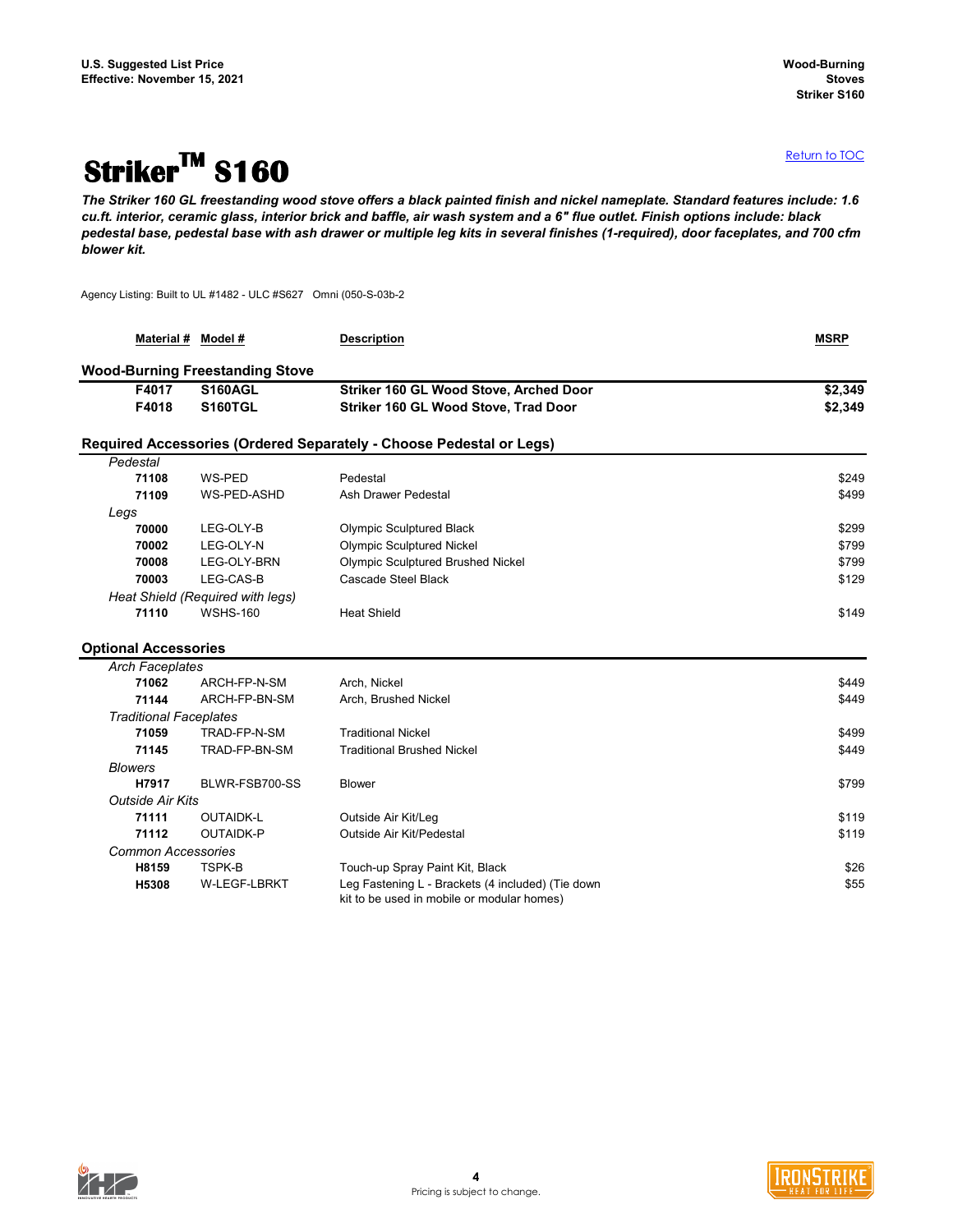## <span id="page-4-0"></span>**PerformerTM S210**

*The Performer S210 GL freestanding wood stove offers a unique step-top design with a black painted finish and nickel nameplate. Standard features include: 2.1 cu.ft. interior, ceramic glass, interior brick and baffle, air wash system and a 6" flue outlet. Finish options include: black pedestal base, pedestal base with ash drawer or multiple leg kits in several finishes (1 required), door faceplates, and blower kit.*

Agency Listing: Built to UL #1428 - ULC #S627 OMNI (050-S-03b-2)

| Material #                  | Model #                                | <b>Description</b>                                                  | <b>MSRP</b> |
|-----------------------------|----------------------------------------|---------------------------------------------------------------------|-------------|
|                             | <b>Wood-Burning Freestanding Stove</b> |                                                                     |             |
| F4161                       | <b>S210AGL</b>                         | Performer 210 GL Wood Stove, Arch Door                              | \$3,199     |
|                             |                                        | Required Accessories (Ordered Separately - Choose Pedestal or Legs) |             |
| Pedestal                    |                                        |                                                                     |             |
| 71113                       | <b>WL-PED</b>                          | Pedestal                                                            | \$249       |
| 71114                       | <b>WL-PED-ASHD</b>                     | <b>Ash Drawer Pedestal</b>                                          | \$499       |
| Legs                        |                                        |                                                                     |             |
| 70000                       | LEG-OLY-B                              | <b>Olympic Sculptured Black</b>                                     | \$299       |
| 70002                       | LEG-OLY-N                              | <b>Olympic Sculptured Nickel</b>                                    | \$799       |
| 70008                       | LEG-OLY-BRN                            | <b>Olympic Sculptured Brushed Nickel</b>                            | \$799       |
| 70003                       | LEG-CAS-B                              | <b>Cascade Steel Black</b>                                          | \$129       |
|                             | Heat Shield (Required with legs)       |                                                                     |             |
| 71115                       | <b>WSHS-210</b>                        | <b>Heat Shield</b>                                                  | \$149       |
| <b>Optional Accessories</b> |                                        |                                                                     |             |
| <b>Arch Faceplates</b>      |                                        |                                                                     |             |
| 71062                       | ARCH-FP-N-SM                           | Arch, Nickel                                                        | \$449       |
| 71144                       | ARCH-FP-BN-SM                          | Arch, Brushed Nickel                                                | \$449       |
| <b>Blowers</b>              |                                        |                                                                     |             |
| H7917                       | BLWR-FSB700-SS                         | <b>Blower</b>                                                       | \$799       |
| <b>Outside Air Kits</b>     |                                        |                                                                     |             |
| 71111                       | <b>OUTAIRK-L</b>                       | Outside Air Kit/Leg                                                 | \$119       |
| 71112                       | <b>OUTAIRK-P</b>                       | <b>Outside Air Kit/Pedestal</b>                                     | \$119       |
| <b>Common Accessories</b>   |                                        |                                                                     |             |
| H8159                       | <b>TSPK-B</b>                          | Touch-up Spray Paint Kit, Black                                     | \$26        |
|                             |                                        |                                                                     |             |



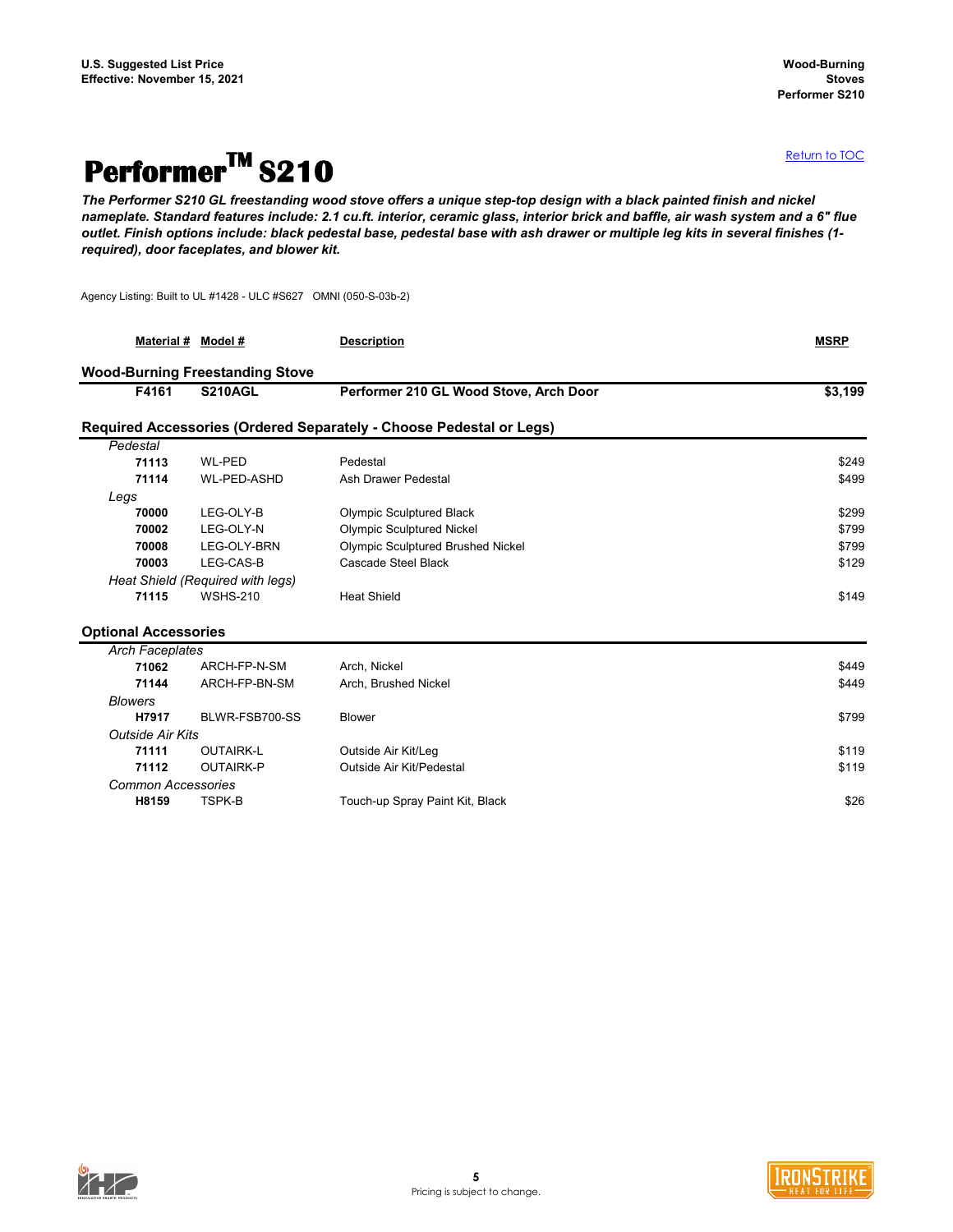### <span id="page-5-0"></span>**Tahoma 1600**

*The Tahoma 1600 GL freestanding wood stove offers a clean design with black painted finish. Standard features include: 1.6 cu.ft. interior, black pedestal base, black cast-iron door with ceramic glass, interior brick and baffle, air wash system and a 6" flue outlet. Optional blower kit available.*

Agency Listing: Built to UL #1428 - ULC #S627 OMNI (0500-S09b-2

| Material #                  | Model #                                | <b>Description</b>                                     | <b>MSRP</b> |
|-----------------------------|----------------------------------------|--------------------------------------------------------|-------------|
|                             | <b>Wood-Burning Freestanding Stove</b> |                                                        |             |
| F4019                       | <b>T160GL</b>                          | Tahoma 1600 GL Wood Stove - Steel Door                 | \$1,999     |
| <b>Optional Accessories</b> |                                        |                                                        |             |
| <b>Blowers</b>              |                                        |                                                        |             |
| H8873                       | BLWR-ES-S150                           | <b>Blower</b>                                          | \$449       |
| <b>Outside Air Kits</b>     |                                        |                                                        |             |
| F4062                       | <b>OAPCK</b>                           | Outside Air Panel and Channel Kit                      | \$129       |
| <b>UZIAD</b>                | <b>UZIAD</b>                           | 4" Flex Adaptor                                        | \$69        |
| <b>UZI</b>                  | UZI                                    | Outside Air Kit (4" I.D. x 10 ft. long insulated flex) | \$119       |
| <b>Common Accessories</b>   |                                        |                                                        |             |
| H8159                       | TSPK-B                                 | Touch-up Spray Paint Kit, Black                        | \$26        |



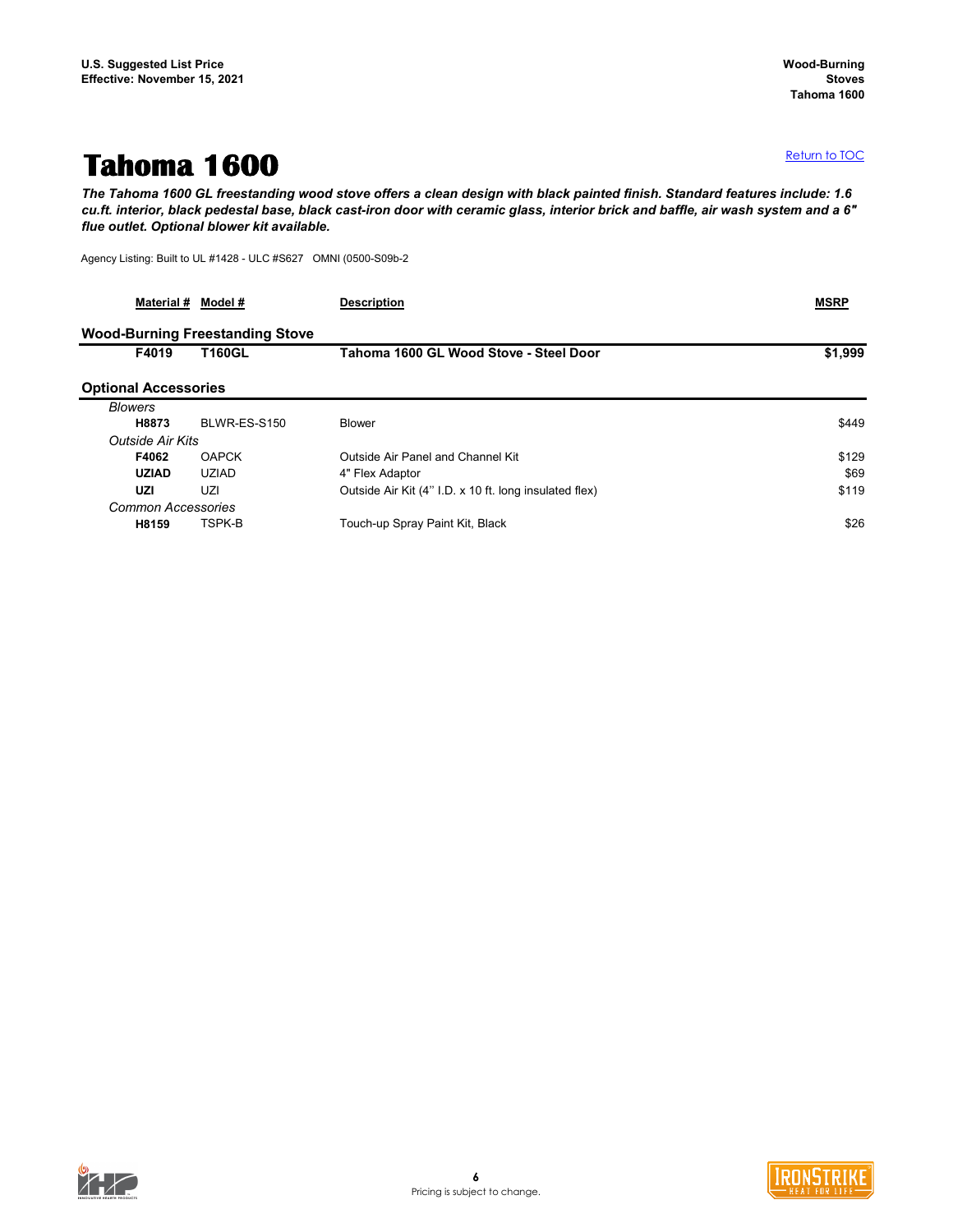### <span id="page-6-0"></span>**Tahoma 2100**

*The Tahoma 2100 GL freestanding wood stove offers a clean design with black painted finish. Standard features include: 2.1 cu.ft. interior, black pedestal base, black cast-iron door with ceramic glass, interior brick and baffle, air wash system and a 6" flue outlet. Optional blower kit available.*

Agency Listing: Built to UL #1428 - ULC #S627 OMNI (0500-S09b-2

| <b>Material #</b>           | Model #                                | <b>Description</b>                                     | <b>MSRP</b> |
|-----------------------------|----------------------------------------|--------------------------------------------------------|-------------|
|                             | <b>Wood-Burning Freestanding Stove</b> |                                                        |             |
| F4164                       | <b>T2100GL</b>                         | Tahoma 2100 GL Wood Stove - Cast Door                  | \$2,399     |
| <b>Optional Accessories</b> |                                        |                                                        |             |
| <b>Blowers</b>              |                                        |                                                        |             |
| H8873                       | BLWR-ES-S150                           | <b>Blower</b>                                          | \$449       |
| <b>Outside Air Kits</b>     |                                        |                                                        |             |
| F4062                       | <b>OAPCK</b>                           | Outside Air Panel and Channel Kit                      | \$129       |
| <b>UZIAD</b>                | <b>UZIAD</b>                           | 4" Flex Adaptor                                        | \$69        |
| <b>UZI</b>                  | UZI.                                   | Outside Air Kit (4" I.D. x 10 ft. long insulated flex) | \$119       |
| <b>Common Accessories</b>   |                                        |                                                        |             |
| H8159                       | TSPK-B                                 | Touch-up Spray Paint Kit, Black                        | \$26        |



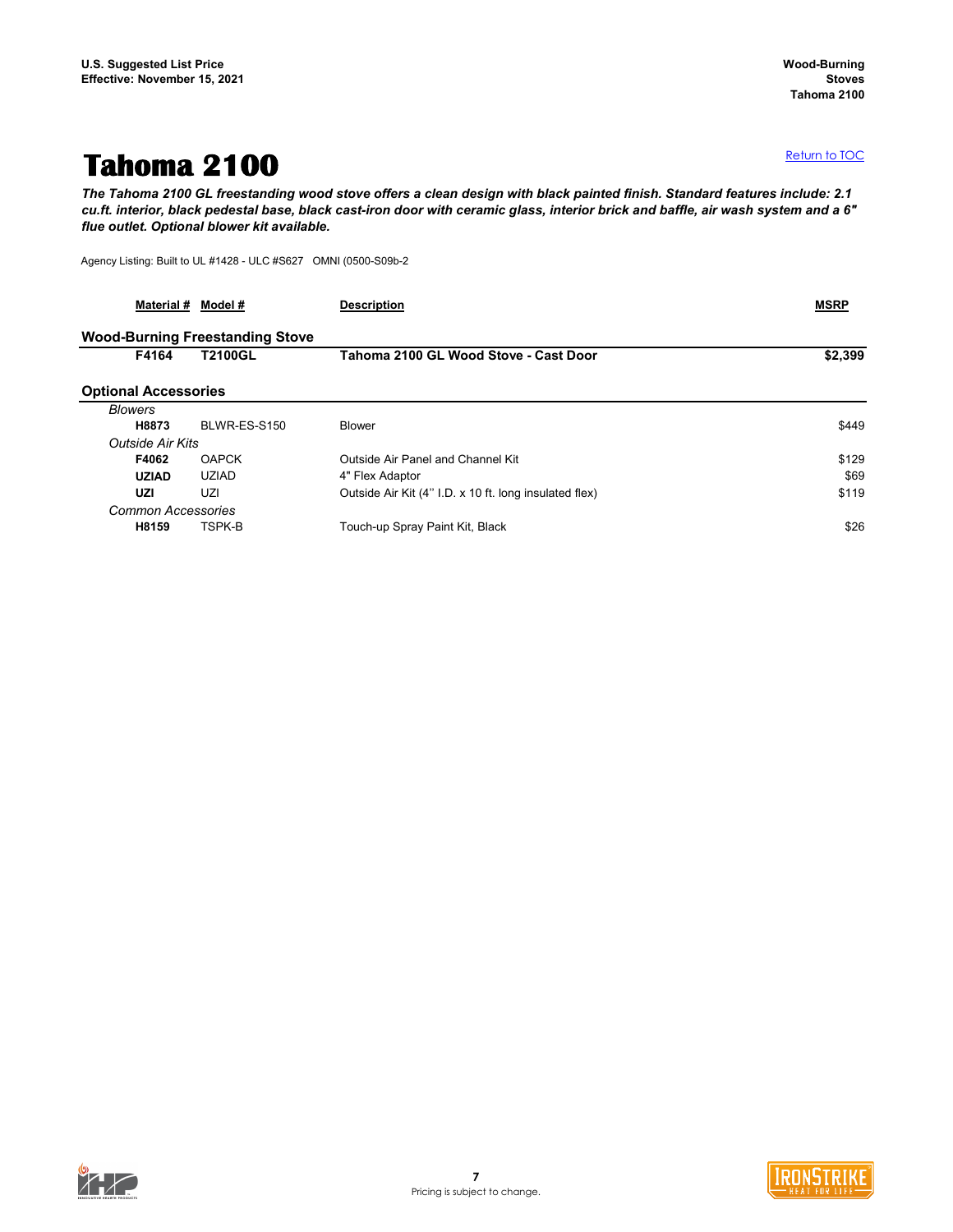### <span id="page-7-0"></span>**6" Snap-Pak Chimney**

Agency Listing: Built to UL103HT (2100° Intermittent, 1000° Continuous)

| Material # | Model #        | <b>Description</b>                                                             | <b>MSRP</b> |
|------------|----------------|--------------------------------------------------------------------------------|-------------|
|            |                | 6" Wood-Burning Chimney Lengths and Fittings (6" Inner Diam. - 9" Outer Diam.) |             |
| F3966      | 6SPS6-2        | 6" SS Chimney Length (2pk)                                                     | \$319       |
| F3967      | 6SPS12-2       | 12" SS Chimney Length (2pk)                                                    | \$339       |
| F3968      | 6SPS18-2       | 18" SS Chimney Length (2pk)                                                    | \$369       |
| F3969      | <b>6SPS24</b>  | 24" SS Chimney Length                                                          | \$209       |
| F3970      | <b>6SPS36</b>  | 36" SS Chimney Length                                                          | \$219       |
| F3971      | <b>6SPS48</b>  | 48" SS Chimney Length                                                          | \$249       |
| F3972      | 6SPSE15-2      | 15° SS Elbow (2pk)                                                             | \$409       |
| F3973      | 6SPE30-2       | 30° SS Elbow (2pk)                                                             | \$409       |
| F3974      | 6SPFS          | <b>Firestop Spacer</b>                                                         | \$29        |
| F3975      | 6SPIS          | <b>Insulation Shield</b>                                                       | \$119       |
| F3976      | 6SPFF          | <b>Flat Flashing</b>                                                           | \$99        |
| F3977      | 6SPF5          | 2/12-5/12 Flashing                                                             | \$99        |
| F3978      | 6SPF10         | 6/12-10/12 Flashing                                                            | \$159       |
| F3980      | 6SPRB          | <b>Roof Brace</b>                                                              | \$119       |
| F3981      | 6SPSC          | <b>Storm Collar</b>                                                            | \$29        |
| F3982      | 6SPC           | <b>Round Cap with Spark Arrester</b>                                           | \$129       |
| F3983      | 6SPWF          | <b>Non-Insulated Wall Firestop</b>                                             | \$99        |
| F3984      | 6SPAS          | <b>Adjustable Support</b>                                                      | \$69        |
| F3985      | 6SPWB          | <b>Wall Band</b>                                                               | \$59        |
| F3986      | 6SPSB          | <b>Support Band</b>                                                            | \$29        |
|            |                | 6" Wood-Burning Chimney Components for Freestanding Stoves                     |             |
| F3987      | <b>6SPBSCS</b> | <b>Black Standard Ceiling Support</b>                                          | \$229       |
| F3988      | <b>6SPBCCS</b> | <b>Black Cathedral Ceiling Support</b>                                         | \$259       |
| F3989      | 6SPBTC         | <b>Black Trim Collar</b>                                                       | \$19        |
| F3990      | <b>6SPBSWA</b> | <b>Black Single Wall Pipe Adapter</b>                                          | \$129       |
| F3991      | 6SPST          | Tee SS (Tee Cap Included)                                                      | \$299       |
| F3992      | 6SPTS          | <b>Tee Support</b>                                                             | \$229       |
| F3993      | <b>6SPATS</b>  | <b>Adjustable Tee Support</b>                                                  | \$269       |



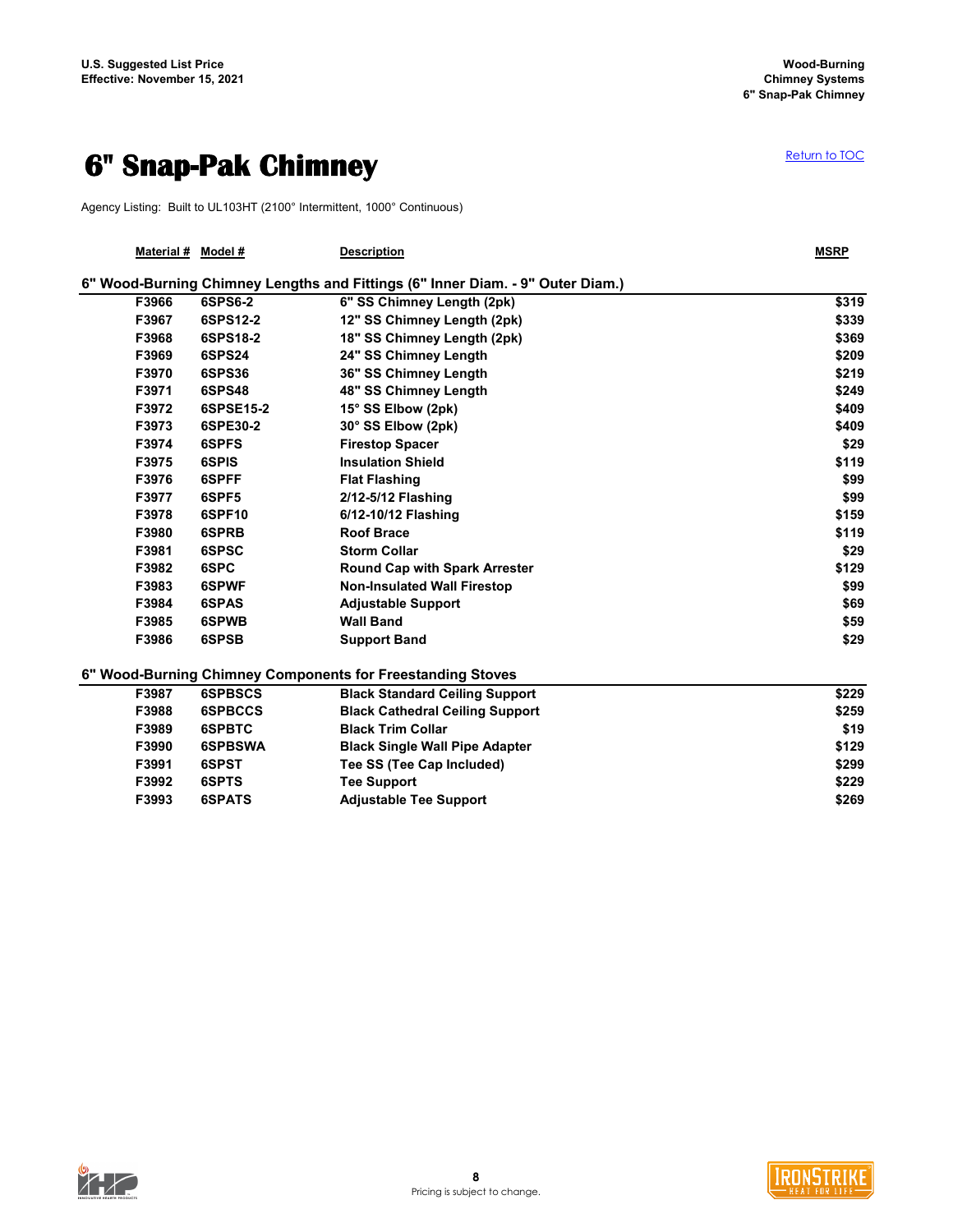### <span id="page-8-0"></span>**MontlakeTM 230**

*The Montlake 230 GL freestanding wood insert offers a more efficient approach to home heating, utilizing our TFT (Thermal Fin Technology) to add more heat to your home. Standard features include: 2.3 cu.ft. interior, air-boost timer, ceramic glass, interior brick and baffle, air wash system, 150 cfm blower and a 6" flue outlet. Finish options include: Steel or Cast-Iron warming top (1-required), Surround panels in multiple sizes (1-required) and decorative door trim in multiple finishes.*

Agency Listing: Built to UL #1428-2010, ULC #S628-1993

|                             | Material # Model #                               | <b>Description</b>                                    | <b>MSRP</b> |
|-----------------------------|--------------------------------------------------|-------------------------------------------------------|-------------|
|                             | <b>Wood-Burning Fireplace Insert</b>             |                                                       |             |
| F3832                       | <b>ML230GL</b>                                   | <b>Montlake 230 GL Wood Insert</b>                    | \$3,799     |
|                             | <b>Required Accessories (Ordered Separately)</b> |                                                       |             |
| Top (One Required)          |                                                  |                                                       |             |
| H8673                       | Top-Steel-ML230                                  | <b>Steel Top</b>                                      | \$249       |
| H8674                       | Top-Cast Iron-ML230                              | Cast Top                                              | \$249       |
| <b>Surround Panels</b>      |                                                  |                                                       |             |
| H8677                       | ML230-FP2614                                     | 26-1/2 x 41 Black                                     | \$299       |
| H8678                       | ML230-FP2648                                     | 26-1/2 x 48 Black                                     | \$299       |
| H8679                       | ML230-FP3141                                     | 31 x 41 Black                                         | \$299       |
| H8680                       | ML230-FP3148                                     | 31 x 48 Black                                         | \$299       |
| H8681                       | ML230-FPTRIM3348                                 | 33 x 48 Black Trimmable                               | \$299       |
| <b>Optional Accessories</b> |                                                  |                                                       |             |
| <b>Decorative Trim</b>      |                                                  |                                                       |             |
| H8346                       | DRTRM-GV-ML-NKL                                  | Face Plate, Nickel                                    | \$179       |
| H8347                       | DRTRM-GV-ML-BRNKL                                | Face Plate, Brushed Nickel                            | \$179       |
| H9138                       | <b>LVR-ML BRNKL</b>                              | Louver, Brushed Nickel (For Cast Iron Top Only        | \$149       |
| H9139                       | STN-BKT-ML                                       | <b>Stove Panel Bracket Kit</b>                        | \$55        |
|                             | <b>Raised Hearth Cover Plate</b>                 |                                                       |             |
| H8675                       | ZC-SUPPORT-ML230                                 | ZC-SUPPRT-ML230                                       | \$299       |
| <b>Outside Air Kits</b>     |                                                  |                                                       |             |
| <b>UZIAD</b>                | <b>UZIAD</b>                                     | 4" Flex Adaptor                                       | \$69        |
| <b>UZI</b>                  | UZI                                              | Outside Air Kit (4" I.D. x 10 ft. long insulated flex | \$119       |
|                             |                                                  |                                                       |             |



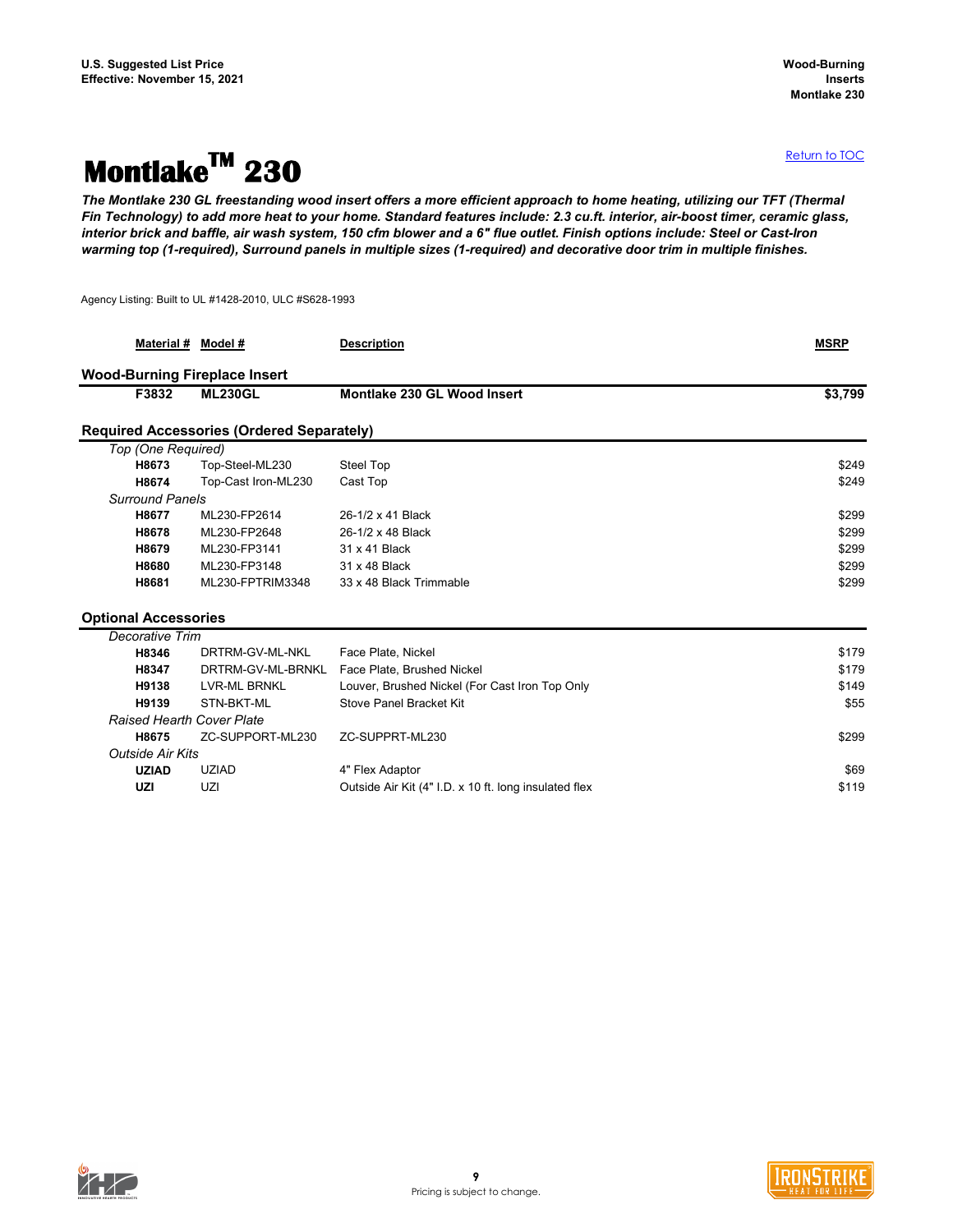## <span id="page-9-0"></span>**MontlakeTM 300**

*The Montlake 300 GL wood insert offers a more efficient approach to home heating, utilizing our TFT (Thermal Fin Technology) to add more heat to your home. Standard features include: 3.0 cu.ft. interior, air-boost timer, ceramic glass, interior brick and baffle, air wash system, dual 150 cfm blowers and a 6" flue outlet. Finish options include: Steel or Cast-Iron warming top (1-required), Surround panels in multiple sizes (1-required) and decorative door trim in multiple finishes.*

Agency Listing: Built to UL #1428-2010, ULC #S628-1993

|                             | Material # Model #                               | <b>Description</b>                                    | <b>MSRP</b> |
|-----------------------------|--------------------------------------------------|-------------------------------------------------------|-------------|
|                             | <b>Wood-Burning Fireplace Insert</b>             |                                                       |             |
| F3834                       | <b>ML300GL</b>                                   | <b>Montlake 300 GL Wood Insert</b>                    | \$4,799     |
|                             | <b>Required Accessories (Ordered Separately)</b> |                                                       |             |
| Top (one Required)          |                                                  |                                                       |             |
| F2028                       | Top-Steel-ML300                                  | <b>Steel Top</b>                                      | \$349       |
| F2029                       | Top-Cast Iron-ML300                              | Cast Top                                              | \$349       |
| <b>Surround Panels</b>      |                                                  |                                                       |             |
| F2021                       | ML300-FP2614                                     | 29-1/2 x 42 1/2 Black                                 | \$349       |
| F2022                       | ML300-FP2648                                     | 29 x 49-1/2 Black                                     | \$349       |
| F2023                       | ML300-FP3141                                     | 33 x 42-1/2 Black                                     | \$349       |
| F2024                       | ML300-FP3148                                     | 33 x 49-1/2 Black                                     | \$349       |
| F2025                       | ML300-FPTRIM3348                                 | 34 x 50 Black Trimmable                               | \$349       |
| <b>Optional Accessories</b> |                                                  |                                                       |             |
| <b>Decorative Trim</b>      |                                                  |                                                       |             |
| H8346                       | DRTRM-GV-ML-NKL                                  | Face Plate, Nickel                                    | \$179       |
| H8347                       | DRTRM-GV-ML-BRNKL                                | Face Plate, Brushed Nickel                            | \$179       |
| H9138                       | <b>LVR-ML BRNKL</b>                              | Louver, Brushed Nickel (For Cast Iron Top Only        | \$149       |
| H9139                       | STN-BKT-ML                                       | <b>Stove Panel Bracket Kit</b>                        | \$55        |
|                             | <b>Raised Hearth Cover Plate</b>                 |                                                       |             |
| F2026                       | ZC-SUPPORT-ML300                                 | <b>ZC SUPPORT - MONTLAKE 300</b>                      | \$299       |
| <b>Outside Air Kits</b>     |                                                  |                                                       |             |
| <b>UZIAD</b>                | <b>UZIAD</b>                                     | 4" Flex Adaptor                                       | \$69        |
| <b>UZI</b>                  | UZI                                              | Outside Air Kit (4" I.D. x 10 ft. long insulated flex | \$119       |
|                             |                                                  |                                                       |             |



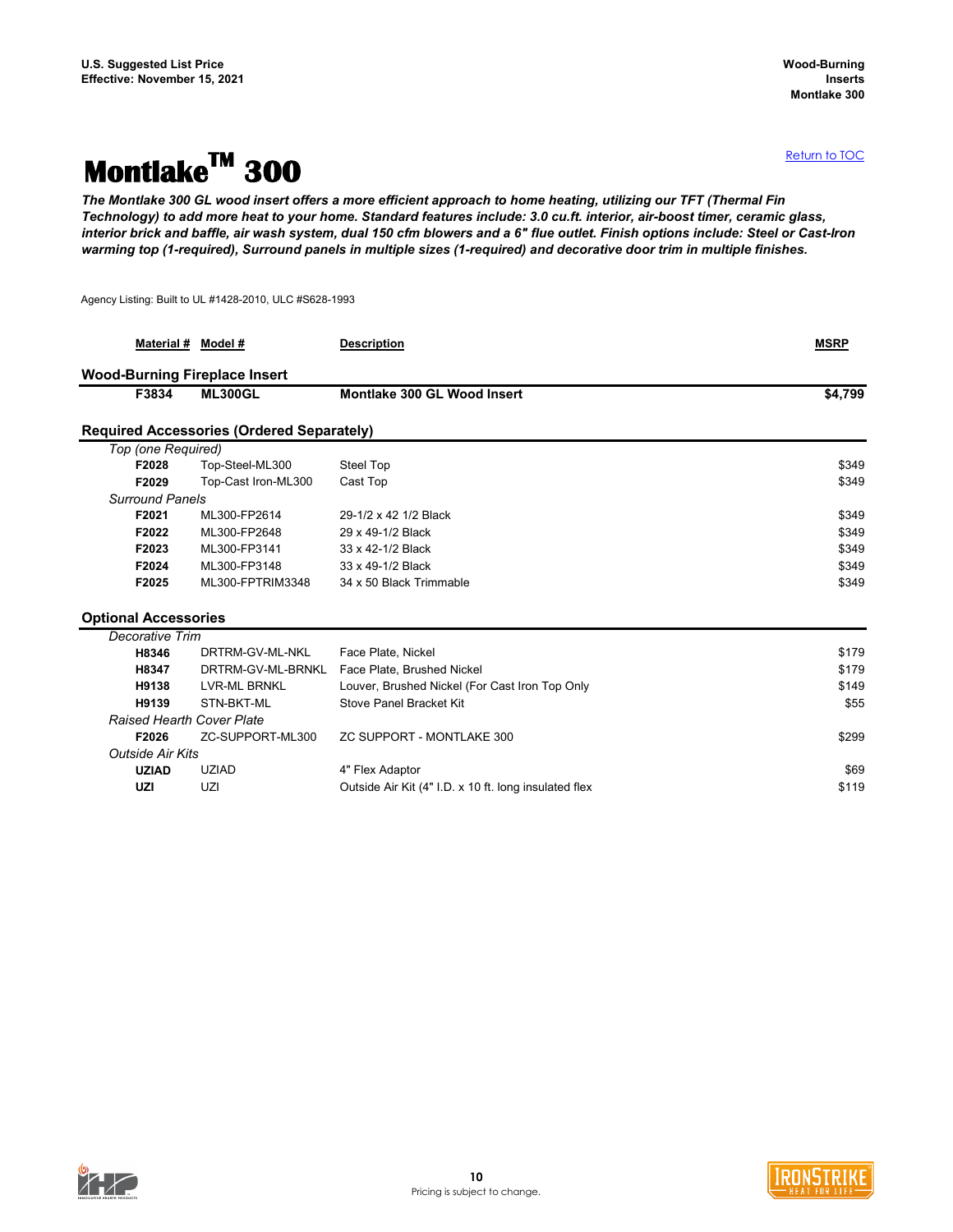## <span id="page-10-0"></span>**StrikerTM C160**

*The Striker C160 GL wood insert offers a black painted finish and nickel nameplate. Standard features include: 1.6 cu.ft. interior, ceramic glass, interior brick and baffle, air wash system and a 6" flue outlet. Finish options include: surround panels in multiple sizes (1-required), door faceplates, surround trim and 160 cfm blower kit.*

Agency Listing: Built to UL #1428 - UL Agency Info

|                             | Material # Model #                                                              | <b>Description</b>                                                    | <b>MSRP</b> |
|-----------------------------|---------------------------------------------------------------------------------|-----------------------------------------------------------------------|-------------|
|                             | <b>Wood-Burning Fireplace Insert</b>                                            |                                                                       |             |
| F4015                       | <b>C160AGL</b>                                                                  | Striker 160 GL Wood Insert, Arched Door                               | \$2,699     |
| F4016                       | <b>C160TGL</b>                                                                  | Striker 160 GL Wood Insert, Trad Door                                 | \$2,699     |
|                             |                                                                                 |                                                                       |             |
|                             | <b>Required Accessories (Ordered Separately)</b><br>Surround Panels 26-1/2 x 40 |                                                                       |             |
| 71042                       | <b>WFPT0740-S</b>                                                               | Top Surround 7 1/2 x 40                                               | \$149       |
| 71035                       | <b>WFPS0819</b>                                                                 | Side Surrounds 8 3/8 x 19                                             | \$149       |
|                             | Surround Panels 26-1/2 x 48                                                     |                                                                       |             |
| 71043                       | <b>WFPT0748-S</b>                                                               | Top Surround 7 1/2 x 48                                               | \$149       |
| 71036                       | <b>WFPS1219</b>                                                                 | Side Surrounds 12 3/8 x 19                                            | \$149       |
|                             | Surround Panels 30-1/2 x 40                                                     |                                                                       |             |
| 71044                       | <b>WFPT1140-S</b>                                                               | Top Surround 11 1/2 x 40                                              | \$149       |
| 71035                       | <b>WFPS0819</b>                                                                 | Side Surrounds 8 3/8 x 19                                             | \$149       |
|                             | Surround Panels 30-1/2 x 48                                                     |                                                                       |             |
| 71045                       | <b>WFPT1148-S</b>                                                               | Top Surround 11 1/2 x 48                                              | \$149       |
| 71036                       | <b>WFPS1219</b>                                                                 | Side Surrounds 12 3/8 x 19                                            | \$149       |
|                             |                                                                                 |                                                                       |             |
| <b>Optional Accessories</b> |                                                                                 |                                                                       |             |
| <b>Surround Trim</b>        |                                                                                 |                                                                       |             |
| 71021                       | <b>WFT2640-B</b>                                                                | Black 26 3/4 x 40                                                     | \$149       |
| 71022                       | <b>WFT2648-B</b>                                                                | Black 26 3/4 x 48                                                     | \$149       |
| 71025                       | <b>WFT3040-B</b>                                                                | Black 30 3/4 x 40                                                     | \$149       |
| 71026                       | <b>WFT3048-B</b>                                                                | Black 30 3/4 x 48                                                     | \$149       |
| 71074                       | <b>WFT2640-N</b>                                                                | Nickel 26 3/4 x 40                                                    | \$149       |
| 71075                       | <b>WFT2648-N</b>                                                                | Nickel 26 3/4 x 48                                                    | \$149       |
| 71078                       | <b>WFT3040-N</b>                                                                | Nickel 30 3/4 x 40                                                    | \$149       |
| 71079                       | <b>WFT2948-N</b>                                                                | Nickel 30 3/4 x 48                                                    | \$149       |
|                             | Arch Faceplates (Faceplate Only)                                                |                                                                       |             |
| 71062                       | ARCH-FP-N-SM                                                                    | Arch, Nickel                                                          | \$449       |
| 71144                       | ARCH-FP-BN-SM                                                                   | Arch, Brushed Nickel                                                  | \$449       |
|                             | Traditional Faceplates (Faceplate Only)                                         |                                                                       |             |
| 71059                       | TRAD-FP-N-SM                                                                    | Traditional, Nickel                                                   | \$499       |
| 71145                       | TRAD-FP-BN-SM                                                                   | <b>Traditional, Brushed Nickel</b>                                    | \$449       |
| Blowers *                   |                                                                                 |                                                                       |             |
| H7907                       | WSINS-BLWR-B-SS                                                                 | <b>Blower Back</b>                                                    | \$649       |
| H7909                       | WSINS-BLWR-N-SS                                                                 | <b>Blower Nickel</b>                                                  | \$849       |
| H7910                       | WSINS-BLWR-BN-SS                                                                | <b>Blower Brushed Nickel</b>                                          | \$849       |
|                             |                                                                                 | * NOTE: All blowers now include a snap switch for thermal activation. |             |
| <b>Offset Box</b>           |                                                                                 |                                                                       |             |
| H6832                       | OFFADJFLUEBX6SM                                                                 | 6" Flue/6"Exhst, 0"-6"                                                | \$299       |
| H6833                       | OFFADJFLUEBX6LG                                                                 | 6" Flue/6"Exhst, 6"-12"                                               | \$349       |
|                             | <b>Common Accessories</b>                                                       |                                                                       |             |
| H8159                       | TSPK-B                                                                          | Touch-up Spray Paint Kit, Black                                       | \$26        |
| 71128                       | SM-FSCRW-N                                                                      | Small Surround Screws Nickel (7 needed)                               | \$9         |
| 71129                       | FRNT-SPPT                                                                       | Front Support (0-8")                                                  | \$129       |
| 71161                       | WINS-6FC                                                                        | 6" Positive Flue Connector Ring Kit                                   | \$79        |

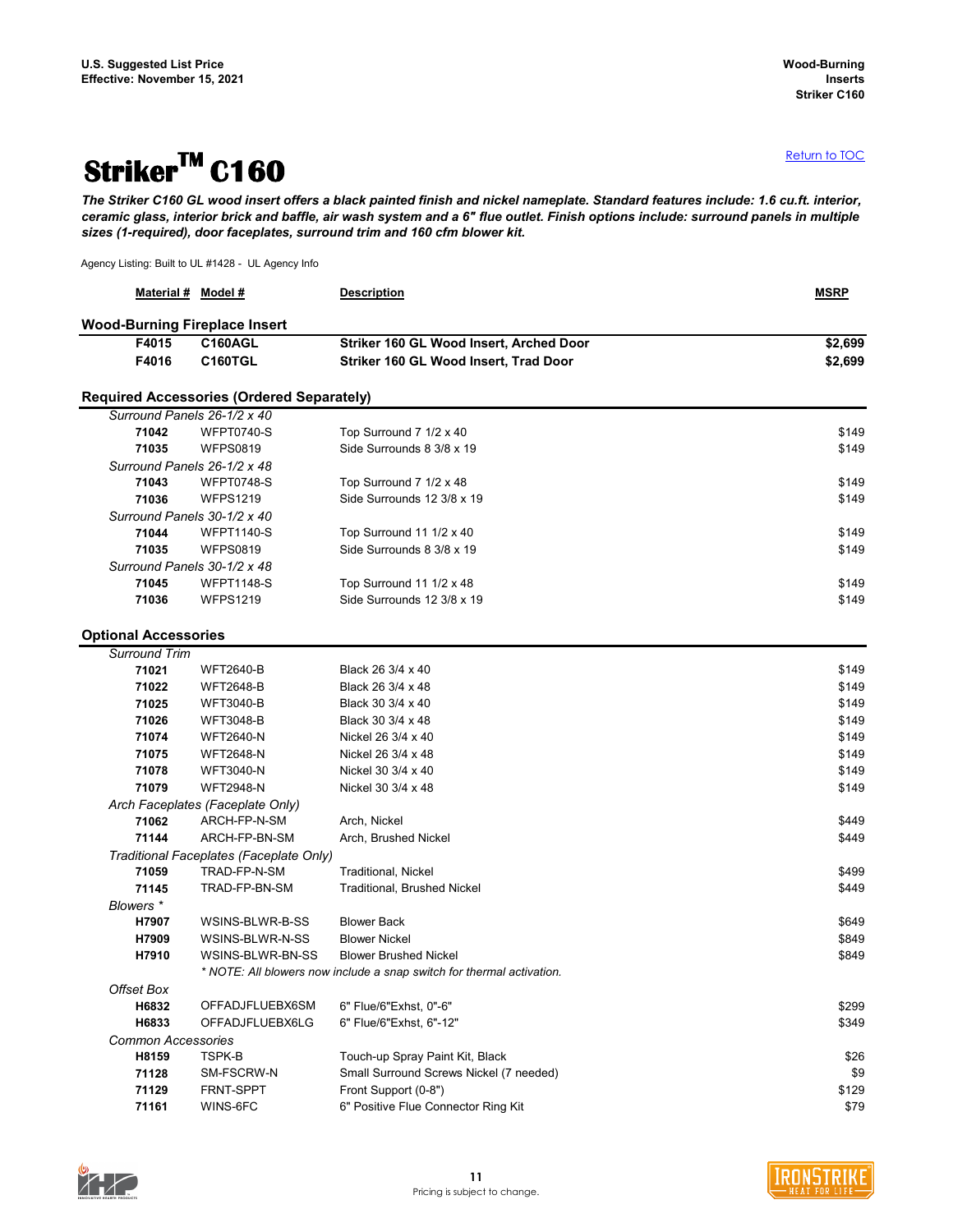## <span id="page-11-0"></span>**PerformerTM C210**

*The Performer C210 GL wood insert offers a black painted finish and nickel nameplate. Standard features include: 2.1 cu.ft. interior, ceramic glass, interior brick and baffle, air wash system and a 6" flue outlet. Finish options include: surround panels in multiple sizes (1-required), door faceplates, surround trim and 160 cfm blower kit.*

Agency Listing: Built to UL #1428 - UL Agency Info

| <b>Material #</b>                    | Model #                                          | <b>Description</b>                                                                     | <b>MSRP</b> |
|--------------------------------------|--------------------------------------------------|----------------------------------------------------------------------------------------|-------------|
| <b>Wood-Burning Fireplace Insert</b> |                                                  |                                                                                        |             |
| F4162                                | <b>C210AGL</b>                                   | Performer 210 GL Wood Insert, Arch Door                                                | \$3,499     |
| F4163                                | <b>C210TGL</b>                                   | Performer 210 GL Wood Insert, Trad Door                                                | \$3,499     |
|                                      |                                                  | * For Brushed Nickel Finish - Order Brushed Nickel, Faceplate Only (replacement part). |             |
|                                      | <b>Required Accessories (Ordered Separately)</b> |                                                                                        |             |
| Surround Panels 26-1/2 x 40          |                                                  |                                                                                        |             |
| 71038                                | <b>WFPT0740-L</b>                                | Top Surround 7 1/2 x 40                                                                | \$149       |
| 71033                                | <b>WFPS0718</b>                                  | Side Surrounds 7 1/2 x 18 3/4                                                          | \$149       |
| Surround Panels 26-1/2 x 48          |                                                  |                                                                                        |             |
| 71039                                | <b>WFPT0748-L</b>                                | Top Surround 7 1/2 x 48                                                                | \$149       |
| 71034                                | <b>WFPS1118</b>                                  | Side Surrounds 11 1/2 x 18 3/4                                                         | \$149       |
| Surround Panels 30-1/2 x 40          |                                                  |                                                                                        |             |
| 71040                                | <b>WFPT1140-L</b>                                | Top Surround 11 1/2 x 40                                                               | \$149       |
| 71033                                | <b>WFPS0718</b>                                  | Side Surrounds 7 1/2 x 18 3/4                                                          | \$149       |
| Surround Panels 30-1/2 x 48          |                                                  |                                                                                        |             |
| 71041                                | <b>WFPT1148-L</b>                                | Top Surround 11 1/2 x 48                                                               | \$149       |
| 71034                                | <b>WFPS1118</b>                                  | Side Surrounds 11 1/2 x 18 3/4                                                         | \$149       |
| <b>Optional Accessories</b>          |                                                  |                                                                                        |             |
| <b>Surround Trim</b>                 |                                                  |                                                                                        |             |
| 71021                                | <b>WFT2640-B</b>                                 | Black 26 3/4 x 40                                                                      | \$149       |
| 71022                                | <b>WFT2648-B</b>                                 | Black 26 3/4 x 48                                                                      | \$149       |
| 71025                                | <b>WFT3040-B</b>                                 | Black 30 3/4 x 40                                                                      | \$149       |
| 71026                                | <b>WFT3048-B</b>                                 | Black 30 3/4 x 48                                                                      | \$149       |
| 71074                                | <b>WFT2640-N</b>                                 | Nickel 26 3/4 x 40                                                                     | \$149       |
| 71075                                | <b>WFT2648-N</b>                                 | Nickel 26 3/4 x 48                                                                     | \$149       |
| 71078                                | <b>WFT3040-N</b>                                 | Nickel 30 3/4 x 40                                                                     | \$149       |
| 71079                                | <b>WFT2948-N</b>                                 | Nickel 30 3/4 x 48                                                                     | \$149       |
|                                      | Arch Faceplates (Faceplate Only)                 |                                                                                        |             |
| 71062                                | ARCH-FP-N-SM                                     | Arch, Nickel                                                                           | \$449       |
| 71144                                | ARCH-FP-BN-SM                                    | Arch, Brushed Nickel                                                                   | \$449       |
|                                      | Traditional Faceplates (Faceplate Only)          |                                                                                        |             |
| 71059                                | TRAD-FP-N-SM                                     | <b>Traditional, Nickel</b>                                                             | \$499       |
| 71145                                | TRAD-FP-BN-SM                                    | <b>Traditional, Brushed Nickel</b>                                                     | \$449       |
| Blowers *                            |                                                  |                                                                                        |             |
| H7907                                | WSINS-BLWR-B-SS                                  | <b>Blower Back</b>                                                                     | \$649       |
| H7909                                | WSINS-BLWR-N-SS                                  | <b>Blower Nickel</b>                                                                   | \$849       |
| H7910                                | WSINS-BLWR-BN-SS                                 | <b>Blower Brushed Nickel</b>                                                           | \$849       |
|                                      |                                                  | * NOTE: All blowers now include a snap switch for thermal activation.                  |             |
| <b>Offset Box</b>                    |                                                  |                                                                                        |             |
| H6832                                | OFFADJFLUEBX6SM                                  | 6" Flue/6"Exhst, 0"-6"                                                                 | \$299       |
| H6833                                | OFFADJFLUEBX6LG                                  | 6" Flue/6"Exhst, 6"-12"                                                                | \$349       |



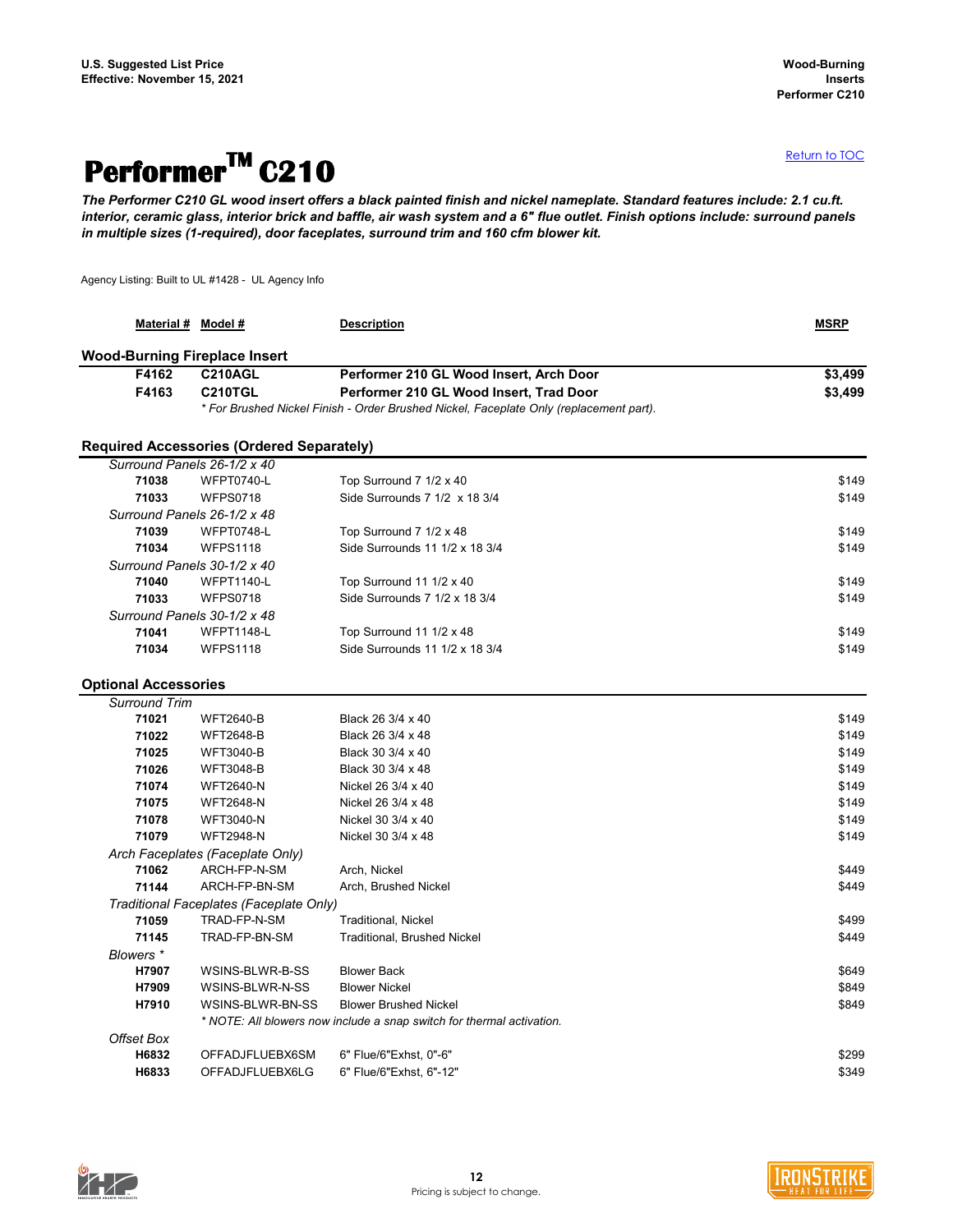## **PerformerTM C210**

*The Performer C210 GL wood insert offers a black painted finish and nickel nameplate. Standard features include: 2.1 cu.ft. interior, ceramic glass, interior brick and baffle, air wash system and a 6" flue outlet. Finish options include: surround panels in multiple sizes (1-required), door faceplates, surround trim and 160 cfm blower kit.*

Agency Listing: Built to UL #1428 - UL Agency Info

|                           | Material # Model # | <b>Description</b>                       | <b>MSRP</b> |
|---------------------------|--------------------|------------------------------------------|-------------|
| <b>Common Accessories</b> |                    |                                          |             |
| H8159                     | TSPK-B             | Touch-up Spray Paint Kit, Black          | \$26        |
| H5295                     | LG-FSCRW-N         | Large Surround Screws Nickel (7 needed)  | \$8         |
| H5296                     | FRNT-SPPT          | Front Support 40"-48" Width/8"-0" Height | \$119       |
| 71161                     | WINS-6FC           | 6" Positive Flue Connector Ring Kit      | \$79        |



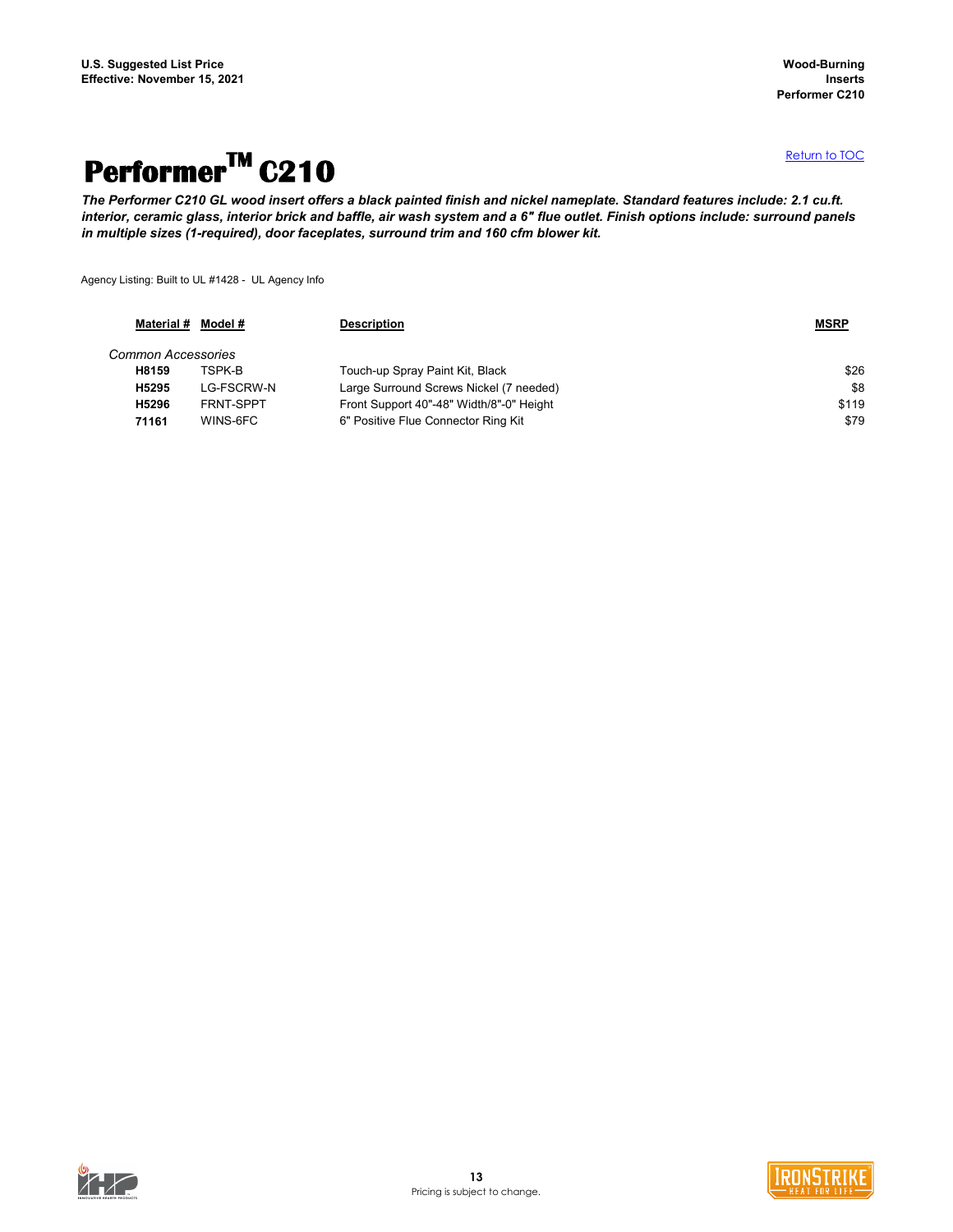<span id="page-13-0"></span>**EpicTM**

*The Epic freestanding gas stove is heater rated and comes standard with an exciting flame presentation, black trim, ceramic glass, high glow ceramic logs, firebox liner kit, electronic IPI/CPI ignition with seamless battery back-up, and a 150 CFM blower. All units are equipped with a standard barrier that meets 2015 requirements.*

Agency Listing: Built to ANSI Z21.88 and CSA 2.33-M98 standard. PFS Report (14-161)

| Material #                  | Model #                                   | <b>Description</b>                         | <b>Fuel</b> | <b>BTU</b>      | <b>MSRP</b> |
|-----------------------------|-------------------------------------------|--------------------------------------------|-------------|-----------------|-------------|
|                             | <b>Direct-Vent Freestanding Gas Stove</b> |                                            |             |                 |             |
| F4483                       | <b>EPIC-IPI</b>                           | <b>Epic Gas Stove, Electronic Ignition</b> | NG.         | 38,000 - 26,500 | \$5,299     |
| <b>Optional Accessories</b> |                                           |                                            |             |                 |             |
| Trim Kits                   |                                           |                                            |             |                 |             |
| 75350                       | EPIC-TRIM-BN                              | <b>Brushed Nickel Trim</b>                 |             |                 | \$249       |
| <b>Common Accessories</b>   |                                           |                                            |             |                 |             |
| H8452                       | GT-RMT-KIT                                | GT-Remote Kit, On/Off and Thermostat       |             |                 | \$299       |
| F4513                       | <b>GCK-M-EPICIPINP</b>                    | Conversion Kit, Natural to Propane         |             |                 | \$119       |
| F4514                       | <b>GCK-M-EPICIPIPN</b>                    | Conversion Kit, Propane to Natural         |             |                 | \$119       |



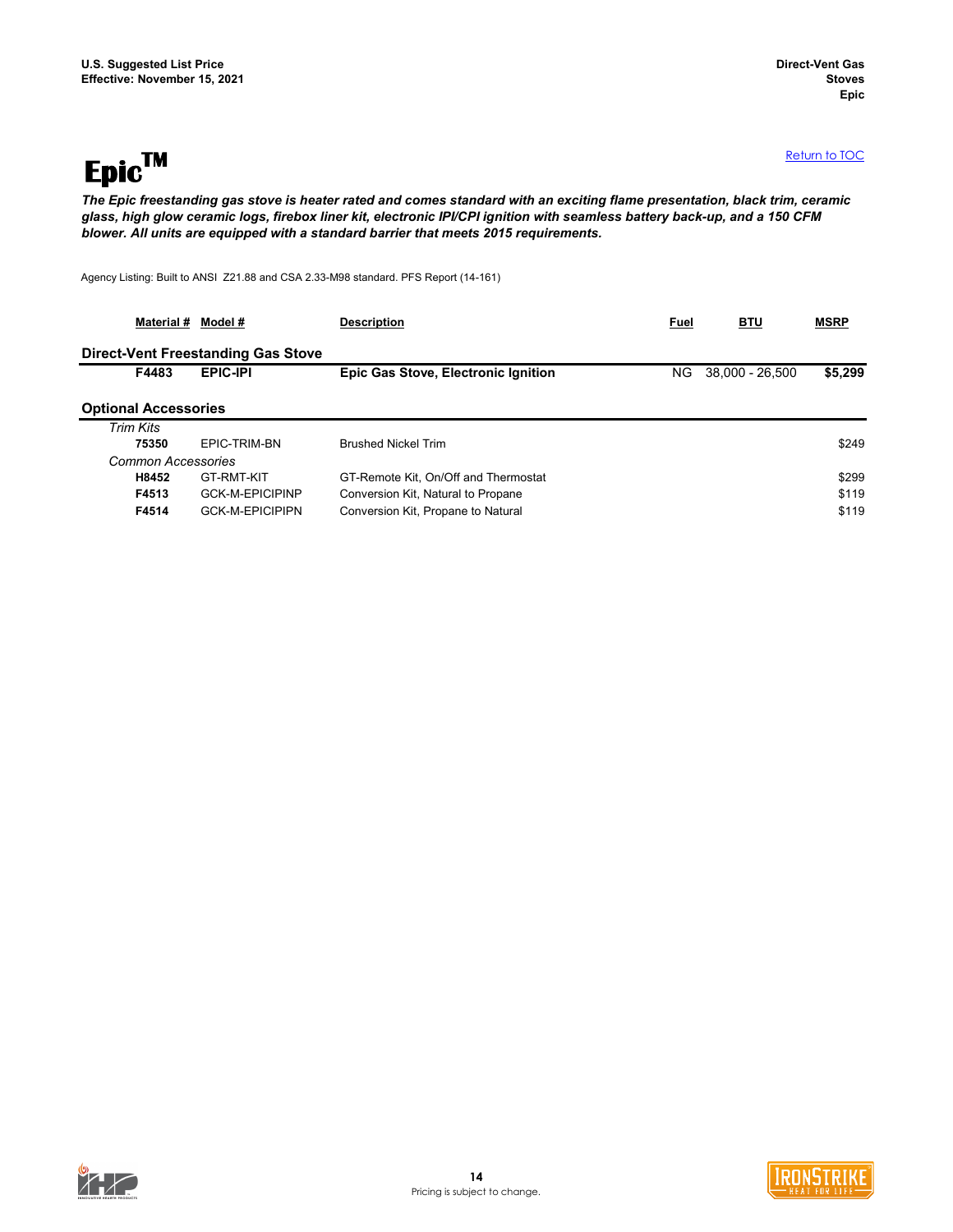# <span id="page-14-0"></span>**SerefinaTM**

[R](#page-0-0)eturn to TOC

*The Serefina offers the beauty of cast iron with the performance of direct-vent gas freestanding stove. This stove offers a variable flame control, ceramic fiber split-oak logs, ceramic glass, LP conversion kit, and a variety of accessories. All units are equipped with a standard barrier that meets 2015 requirements.*

Agency Listing: Built to ANSI Z21.88 and CSA-2.33. PFS Report (14-162)

|       | <b>Material #</b><br>Model #              | <b>Description</b>                              | <b>Fuel</b> | <b>BTU</b>      | <b>MSRP</b> |
|-------|-------------------------------------------|-------------------------------------------------|-------------|-----------------|-------------|
|       | <b>Direct-Vent Freestanding Gas Stove</b> |                                                 |             |                 |             |
| F2326 | <b>CI1500DVF</b>                          | <b>Cast Iron Direct-Vent FS, Painted Black</b>  | NG.         | 28,000 - 17,500 | \$4,399     |
| F2327 | <b>CI1502DVF</b>                          | <b>Cast Iron Direct-Vent FS, Midnight Blue</b>  | <b>NG</b>   | 28,000 - 17,500 | \$5,149     |
| F2328 | <b>CI1504DVF</b>                          | <b>Cast Iron Direct-Vent FS, Majolica Brown</b> | NG.         | 28,000 - 17,500 | \$5,299     |
| F2330 | <b>CI1508DVF-2</b>                        | <b>Cast Iron Direct-Vent FS, Ivory White</b>    | <b>NG</b>   | 28,000 - 17,500 | \$5,299     |
| F2331 | <b>CI2500DVF</b>                          | <b>Cast Iron Direct-Vent FS, Painted Black</b>  | <b>NG</b>   | 38,500 - 28,500 | \$5,099     |
| F2332 | <b>CI2502DVF</b>                          | <b>Cast Iron Direct-Vent FS, Midnight Blue</b>  | <b>NG</b>   | 38,500 - 28,500 | \$5,999     |
| F2333 | <b>CI2504DVF</b>                          | <b>Cast Iron Direct-Vent FS, Majolica Brown</b> | <b>NG</b>   | 38,500 - 28,500 | \$6,099     |
| F2335 | <b>CI2508DVF</b>                          | <b>Cast Iron Direct-Vent FS, Ivory White</b>    | <b>NG</b>   | 38,500 - 28,500 | \$6,099     |

### **Optional Accessories**

| <b>Ceramic Brick Liner Kits</b> |                   |                                                  |       |
|---------------------------------|-------------------|--------------------------------------------------|-------|
| H0773                           | BLK-CI15          | Brick Liner Kit, Cl1500                          | \$269 |
| H0774                           | BLK-CI25          | Brick Liner Kit, Cl2500                          | \$329 |
| <b>Blower Kits</b>              |                   |                                                  |       |
| H0767                           | <b>BK-CI</b>      | CI1500 & CI2500                                  | \$649 |
| <b>Remote Control Kits</b>      |                   |                                                  |       |
| H8865                           | RC-S-Touch        | Remote, Touch Screen, Thermostat, On/Off         | \$429 |
| H8861                           | RC-S-Stat         | Remote, LCD Stat, Thermostat, On/Off             | \$399 |
| H8860                           | <b>RC-S-1</b>     | Remote, Two Button, timer, On/Off or Timer Mode  | \$299 |
| F2236                           | <b>RCKIT4001</b>  | On/Off Remote and Receiver with White Wall Plate | \$139 |
| H8863                           | WS-S-TMR          | Wall Switch, Countdown Timer                     | \$129 |
| H8864                           | WS-S-TSTAT        | Wall Switch, Thermostat                          | \$99  |
| <b>Warming Shelves</b>          |                   |                                                  |       |
| H0757                           | <b>WS-CI150</b>   | Warming Shelves, Painted Black, CI1500           | \$299 |
| H0758                           | <b>WS-CI152</b>   | Warming Shelves, Midnight Blue, Cl1502           | \$299 |
| H0759                           | <b>WS-CI154</b>   | Warming Shelves, Majolica Brown, Cl1504          | \$299 |
| H <sub>2159</sub>               | <b>WS-CI158-2</b> | Warming Shelves, Ivory White, CI1508             | \$299 |
| H0762                           | <b>WS-CI250</b>   | Warming Shelves, Painted Black, CI2500           | \$399 |
| H0763                           | <b>WS-CI252</b>   | Warming Shelves, Midnight Blue, CI2500           | \$399 |
| H0764                           | <b>WS-CI254</b>   | Warming Shelves, Majolica Brown, CI2500          | \$399 |
| H2158                           | <b>WS-Cl258-2</b> | Warming Shelves, Ivory White, CI2500             | \$399 |
| <b>Common Accessories</b>       |                   |                                                  |       |
| H8159                           | TSPK-B            | Touch-up Spray Paint Kit, Black                  | \$26  |
| H3705                           |                   | CI1500 Gas Conversion Kit NG to LP               | \$109 |
| H3706                           |                   | CI2500 Gas Conversion Kit NG to LP               | \$109 |
|                                 |                   |                                                  |       |



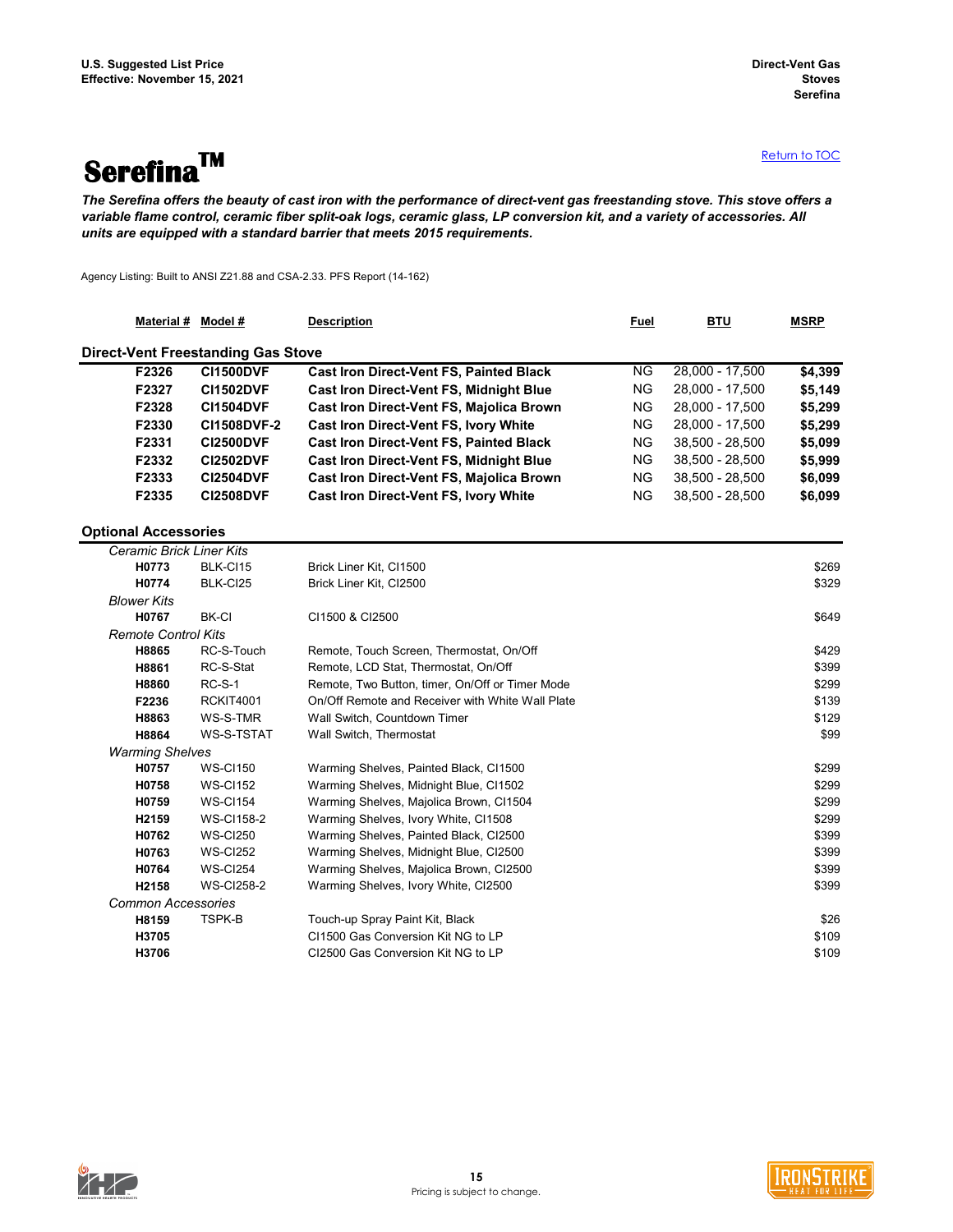# **RavennaTM**

*The Ravenna is the insert of choice and fits most masonry and factory-built fireplaces. This insert comes standard with an IPI electronic ignition system that offers a manual hi-low flame control, ceramic glass, ceramic logs and a 155 CFM blower. The Ravenna is also offered with our Total Comfort Control (TCC) system which comes standard with a remote control. All units are equipped with a standard barrier that* 

<span id="page-15-0"></span>Agency Listing: Built to ANSI Z21.88 and CSA 2.33 standard. ELT(100501897PRT-001). PFS Report (14-192)

| Material # Model #                  |                                                  | <b>Description</b>                                             | <b>Fuel</b> | <b>BTU</b> | <b>MSRP</b> |
|-------------------------------------|--------------------------------------------------|----------------------------------------------------------------|-------------|------------|-------------|
| <b>Direct-Vent Gas Insert</b>       |                                                  |                                                                |             |            |             |
| H8451                               | <b>RDV-TCC</b>                                   | Ravenna - IPI - Total Comfort Control                          | <b>NG</b>   | 40,000     | \$3,899     |
|                                     | <b>Required Accessories (Ordered Separately)</b> |                                                                |             |            |             |
| <b>Panel Kits</b>                   |                                                  |                                                                |             |            |             |
| H7979                               | RDV-BCK-STD                                      | <b>Tan Brick</b>                                               |             |            | \$249       |
|                                     | Contemporary Face (Order One)                    |                                                                |             |            |             |
| F2322                               | RDV-CONTF-BLK                                    | Contemporary Face-Black                                        |             |            | \$499       |
| <b>Surround Panels</b>              |                                                  |                                                                |             |            |             |
| H8553                               | RDV-DBV-FP2941-D1                                | 29 x 41 Black Trim (One-piece)                                 |             |            | \$449       |
| H8554                               | RDV-DBV-FP2941-D1                                | 29 x 41 Black Trim (includes black trim)                       |             |            | \$349       |
| H8555                               | RDV-DBV-FP2948-D                                 | 29 x 48 Black Trim (includes black trim)                       |             |            | \$349       |
| H8556                               | RDV-DBV-FP3341-D                                 | 33 x 41 Black Trim (includes black trim)                       |             |            | \$349       |
| H8557                               | RDV-DBV-FP3348-D                                 | 33 x 48 Black Trim (includes black trim)                       |             |            | \$349       |
| <b>Surround Trim</b>                |                                                  |                                                                |             |            |             |
| H5143                               | GFT2941-B                                        | Trim/Black 29 x 41                                             |             |            | \$139       |
| H5145                               | GFT2948-B                                        | Trim/Black 29 x 48                                             |             |            | \$139       |
| H5144                               | GFT3341-B                                        | Trim/Black 33 x 41                                             |             |            | \$139       |
| H5146                               | GFT3348-B                                        | Trim/Black 33 x 48                                             |             |            | \$139       |
| <b>Optional Accessories</b>         |                                                  |                                                                |             |            |             |
| <b>Finish Panels/Front Supports</b> |                                                  |                                                                |             |            |             |
| 75253                               |                                                  | RDV-DBV ZC STD SPPT ZC Lower Finish Panel/Reg Face Support     |             |            | \$299       |
| 75251                               | <b>GFHKET-B</b>                                  | ZC Front Support Ext. Trim, Black                              |             |            | \$139       |
| <b>Common Accessories</b>           |                                                  |                                                                |             |            |             |
| H8452                               | <b>GT-RMT-KIT</b>                                | GT-Remote Kit-OnOff Thermostat                                 |             |            | \$299       |
| H8159                               | <b>TSPK-B</b>                                    | Touch-up Spray Paint Kit, Black                                |             |            | \$26        |
| 75273                               | GASINS-RSCP-B                                    | Round Black On/Off Switch Cover Plate                          |             |            | \$29        |
| H5433                               | RDV-CK-NG to LP                                  | NG to LP Conversion Kit-Millivolt                              |             |            | \$119       |
| H5434                               | RDV-CK-LP to NG                                  | LP to NG Conversion Kit-Millivolt                              |             |            | \$119       |
| H8456                               | RDV-CK-HILO-LP to NG                             | LP to NG Conversion Kit-HI/LO                                  |             |            | \$119       |
| H8457                               | RDV-CK-HILO-NG to LP                             | NG to LP Conversion Kit-HI/LO                                  |             |            | \$119       |
| H8458                               | RDV-CK-TCC-LP to NG                              | LP to NG Conversion Kit-TCC                                    |             |            | \$119       |
| H8459                               | RDV-CK-TCC-NG to LP                              | NG to LP Conversion Kit-TCC                                    |             |            | \$119       |
|                                     |                                                  | Orifice Replacement (for Conversion from 40,000 to 33,000 BTU) |             |            |             |
| H5924                               |                                                  | Orifice Main Burner NG #36, EPIC33-RDV                         |             |            | \$32        |
| H5925                               |                                                  | Orifice Main Burner LP #51, EPIC31-RDV33                       |             |            | \$32        |



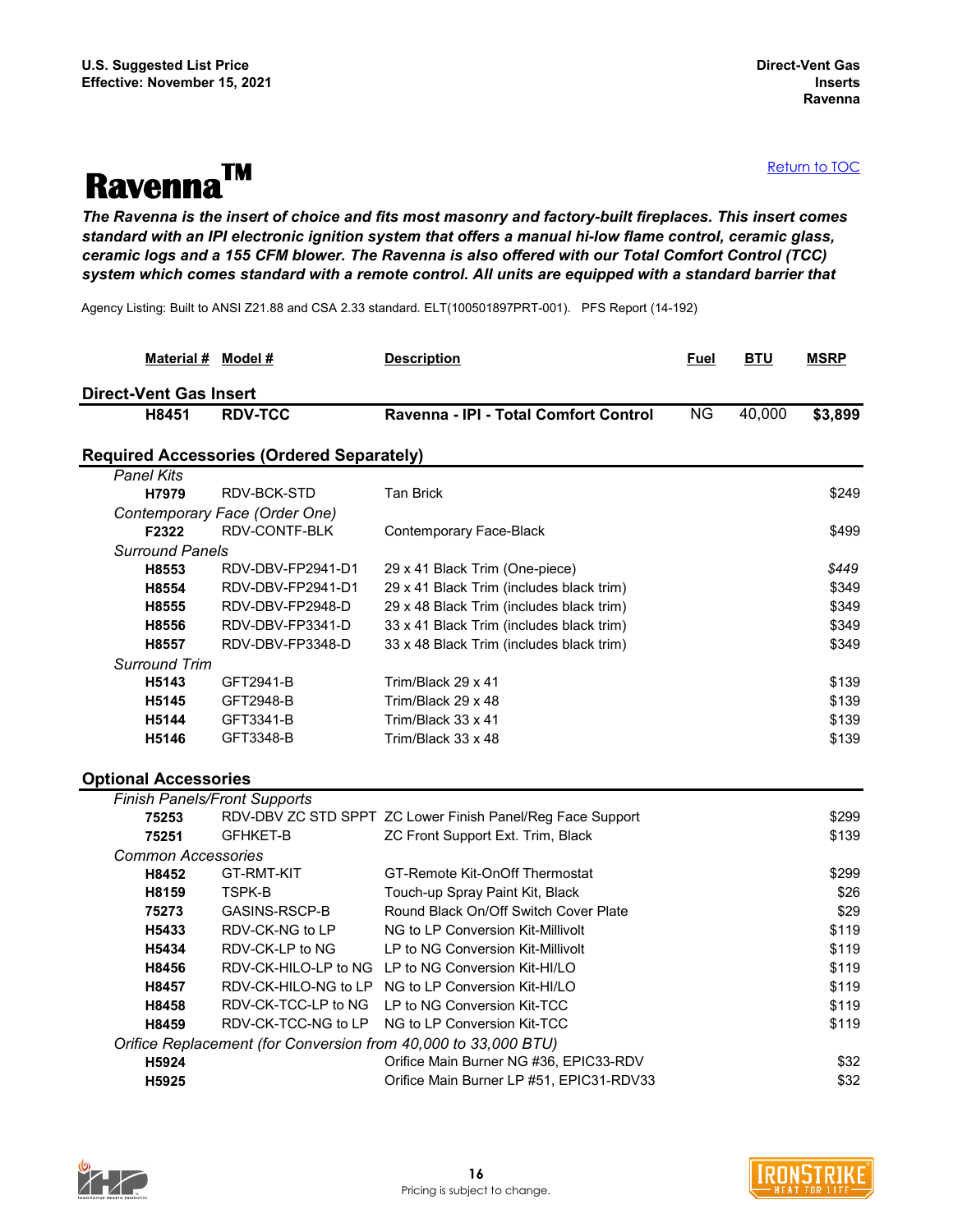### <span id="page-16-0"></span>**Madison Park 27**

*The Madison Park 27 (MPDVI27) includes high definition logs, standard variable speed blower, electronic ignition and fully featured total comfort control remote control. The Madison Park CD 27 includes media burner system, standard variable speed blower, electronic ignition and fully featured total comfort control remote control. All units are equipped with a standard barrier that meets 2015 requirements.*

Agency Listing: Built to ANSI Z21.88 and CSA 2.33 standard. PFS Report (14-098)

| Material # Model #            |                                                              | <b>Description</b>                              | <b>Fuel</b> | <b>BTU</b> | <b>MSRP</b> |
|-------------------------------|--------------------------------------------------------------|-------------------------------------------------|-------------|------------|-------------|
| <b>Direct-Vent Gas Insert</b> |                                                              |                                                 |             |            |             |
| H9123                         | MPI27CD                                                      | <b>Small Insert, Contemporary</b>               |             | 30,000     | \$2,699     |
|                               | <b>Required Accessories (Ordered Separately)</b>             |                                                 |             |            |             |
| Facades                       |                                                              |                                                 |             |            |             |
| F2863                         | FAC-FV-PBK-MPDVI27                                           | Façade, Full View                               |             |            | \$449       |
| H9124                         |                                                              | FAC-CD-PBK-MPDVI327 Façade, Contemporary, Black |             |            | \$449       |
| H9126                         | FAC-ART-PBK-MPDVI27 Façade, Deco, Black                      |                                                 |             |            | \$649       |
| <b>Liner Kits</b>             |                                                              |                                                 |             |            |             |
| H9127                         | LKM-BK-MPDVI27                                               | Liner Kit, Black Paint                          |             |            | \$199       |
| H9128                         | LKP-BK-MPDVI27                                               | Liner Kit Porcelain, Black Enamel               |             |            | \$299       |
|                               | Glass Media Kits (for use with Madison Park CD only)         |                                                 |             |            |             |
| H9022                         | <b>GB-MIDNIGHT</b>                                           | Glass Media, 5LB Bag, Disk, Midnight            |             |            | \$69        |
| H9025                         | <b>GB-CLOUD</b>                                              | Glass Media, 5LB Bag, Disk, Cloud               |             |            | \$69        |
| <b>Surround Panels</b>        |                                                              |                                                 |             |            |             |
| H9131                         | FP2637-MPDVI27                                               | 3 Sided Flange, 26x37                           |             |            | \$339       |
| H9132                         | FP2641-MPDVI27                                               | 3 Sided Flange, 26x41                           |             |            | \$339       |
| H9133                         | FP3037-MPDVI27                                               | 3 Sided Flange, 30x37                           |             |            | \$339       |
| H9134                         | FP3041-MPDVI27                                               | 3 Sided Flange, 30x41                           |             |            | \$339       |
| H9135                         | FP3846-4S-MPDVI27                                            | 4 Sided Flange Trimmable, 38x46                 |             |            | \$339       |
| <b>Optional Accessories</b>   |                                                              |                                                 |             |            |             |
|                               | Decorative Accent Trims (for use with Full View Façade Only) |                                                 |             |            |             |
| F3039                         | FAC-FRNT-AS-DVI27                                            | Frontier, Decorative Accent Trim, Aged Silver   |             |            | \$249       |
| F3042                         | FAC-HILN-AS-DVI27                                            | Highliner, Decorative Accent Trim, Aged Silver  |             |            | \$249       |
| F3045                         | FAC-IRON-AS-DVI27                                            | Iron Rail, Decorative Accent Trim, Aged Silver  |             |            | \$299       |
| <b>Common Accessories</b>     |                                                              |                                                 |             |            |             |
| H9162                         | MPI27-CK-LP TO NG                                            | Conversion Kit Propane to Natural               |             |            | \$119       |
| H9163                         | MPI27-CK-NG TO LP                                            | Conversion Kit Natural to Propane               |             |            | \$119       |



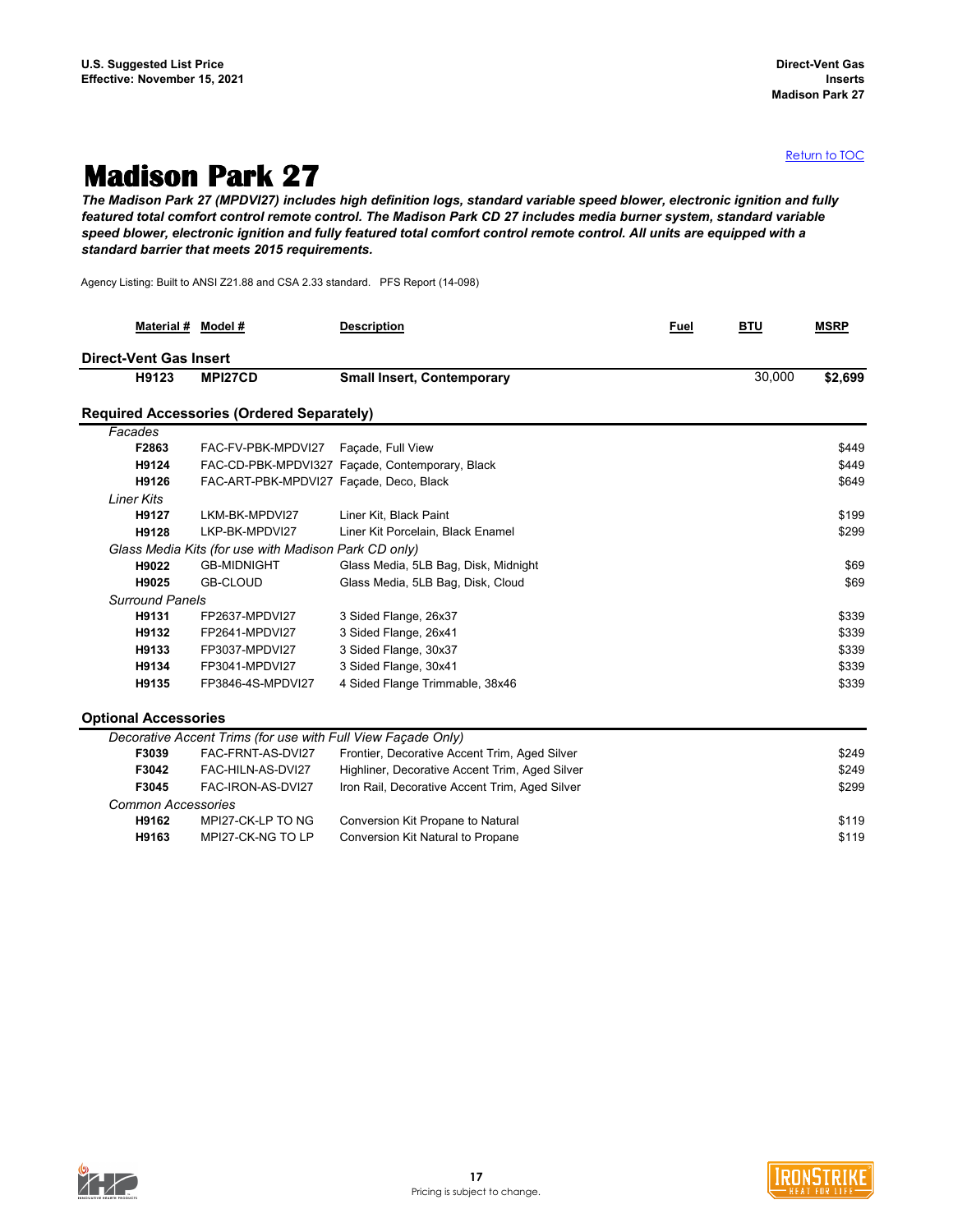### <span id="page-17-0"></span>**Madison Park 32**

*The Madison Park 32 (MPDVI32) includes high definition logs, standard variable speed blower, standard interior light, electronic ignition and fully featured total comfort control remote control. The Madison Park CD 32 includes media burner system, standard variable speed blower, electronic ignition and fully featured total comfort control remote control. All units are equipped with a standard barrier that meets 2015 requirements.*

Agency Listing: Built to ANSI Z21.88 and CSA 2.33 standard

| <b>Material #</b>             | Model #                                                      | <b>Description</b>                              | <b>Fuel</b>            | <b>BTU</b> | <b>MSRP</b> |
|-------------------------------|--------------------------------------------------------------|-------------------------------------------------|------------------------|------------|-------------|
| <b>Direct-Vent Gas Insert</b> |                                                              |                                                 |                        |            |             |
| F2296                         | <b>MPI32</b>                                                 | <b>Madison Park 32, Med insert</b>              | $\overline{\text{NG}}$ | 34,000     | \$3,199     |
| F2297                         | MPI32CD                                                      | <b>Madison Park 32, Med Insert Contemporary</b> | <b>NG</b>              | 34,000     | \$3,199     |
|                               | <b>Required Accessories (Ordered Separately)</b>             |                                                 |                        |            |             |
| Facades                       |                                                              |                                                 |                        |            |             |
| F2864                         | FAC-FV-PBK-MPDVI32                                           | Façade, Full View                               |                        |            | \$499       |
| F2304                         | FAC-CD-PBK-MPDVI32                                           | Façade, Contemporary, Black                     |                        |            | \$499       |
| F2306                         | FAC-ART-PBK-MPDVI32 Façade, Deco, Black                      |                                                 |                        |            | \$749       |
| <b>Liner Kits</b>             |                                                              |                                                 |                        |            |             |
| F2303                         | LKM-BK-MPDVI32                                               | Liner Kit, Black Paint                          |                        |            | \$149       |
| F2302                         | LKP-BK-MPDVI32                                               | Liner Kit Porcelain, Black Enamel               |                        |            | \$349       |
|                               | Glass Media Kits (for use with Madison Park CD only)         |                                                 |                        |            |             |
| H9022                         | <b>GB-MIDNIGHT</b>                                           | Glass Media, 5LB Bag, Disk, Midnight            |                        |            | \$69        |
| H9025                         | <b>GB-CLOUD</b>                                              | Glass Media, 5LB Bag, Disk, Cloud               |                        |            | \$69        |
| <b>Surround Panels</b>        |                                                              |                                                 |                        |            |             |
| F2307                         | FP4126-MPDVI32                                               | 3 Sided Surround, 41"x26"                       |                        |            | \$339       |
| F2308                         | FP4626-MPDVI32                                               | 3 Sided Surround, 46"x 26"                      |                        |            | \$339       |
| F2309                         | FP4133-MPDVI32                                               | 3 Sided Surround, 41"x 33"                      |                        |            | \$339       |
| F2310                         | FP4633-MPDVI32                                               | 3 Sided Surround, 46"x 33"                      |                        |            | \$339       |
| F2311                         | FP4638-4S-MPDVI32                                            | 4 Sided Surround Trimmable, 46" x 38"           |                        |            | \$339       |
| <b>Optional Accessories</b>   |                                                              |                                                 |                        |            |             |
|                               | Decorative Accent Trims (for use with Full View Façade Only) |                                                 |                        |            |             |
| F3040                         | FAC-FRNT-AS-DVI32                                            | Frontier, Decorative Accent Trim, Aged Silver   |                        |            | \$279       |
| F3043                         | FAC-HILN-AS-DVI32                                            | Highliner, Decorative Accent Trim, Aged Silver  |                        |            | \$279       |
| F3046                         | FAC-IRON-AS-DVI32                                            | Iron Rail, Decorative Accent Trim, Aged Silver  |                        |            | \$339       |
| <b>Common Accessories</b>     |                                                              |                                                 |                        |            |             |
| F2298                         | MPI32-CK-LP TO NG                                            | Conversion Kit Propane to Natural               |                        |            | \$119       |
| F2299                         | MPI32-CK-NG TO LP                                            | Conversion Kit Natural to Propane               |                        |            | \$119       |



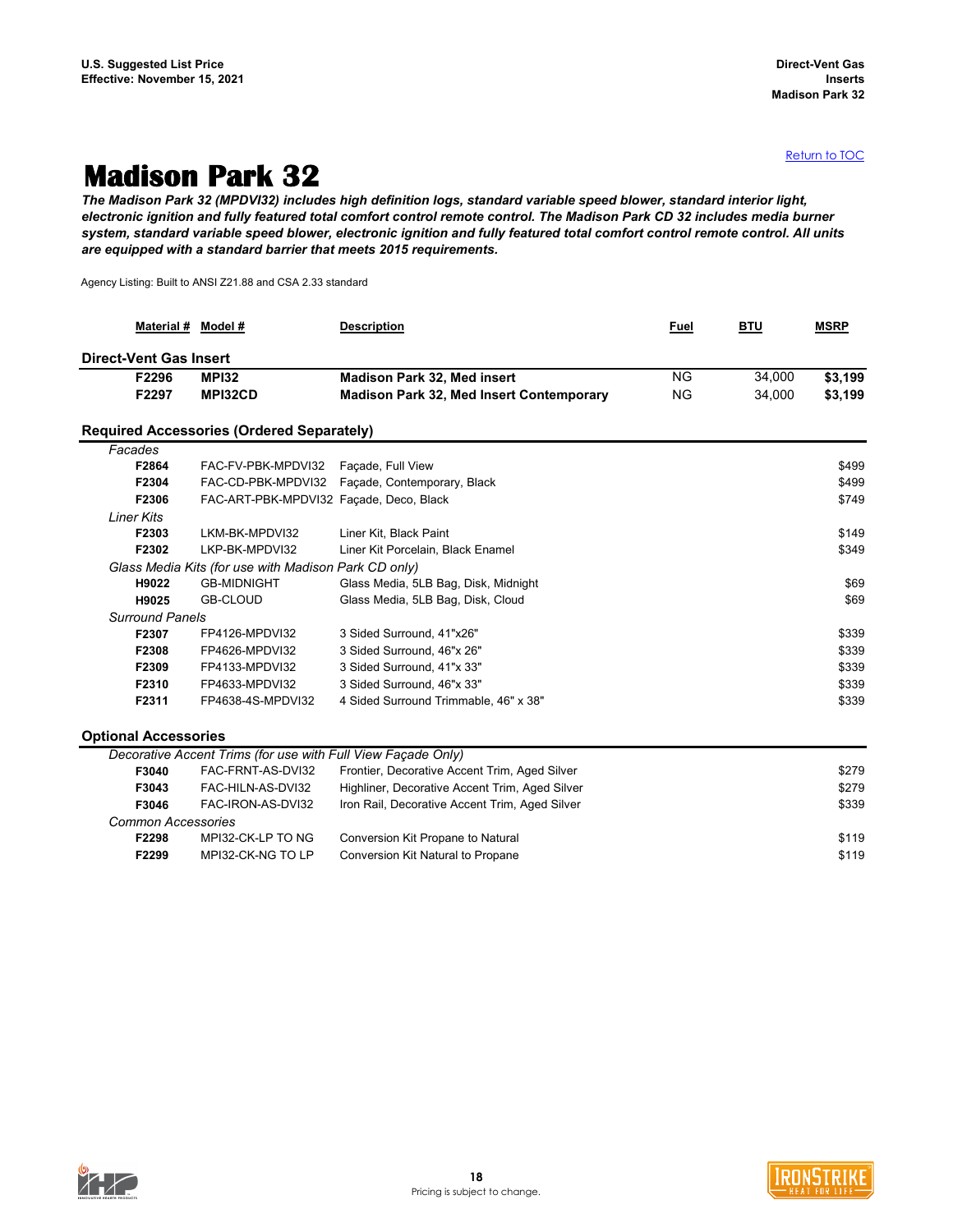### <span id="page-18-0"></span>**Madison Park 34**

*The Madison Park 34 (MPDVI34) includes high definition logs, standard variable speed blower, standard interior light, electronic ignition and fully featured total comfort control remote control. The Madison Park CD 34 includes media burner system, standard variable speed blower, electronic ignition and fully featured total comfort control remote control. All units are equipped with a standard barrier that meets 2015 requirements.*

Agency Listing: Built to ANSI Z21.88 and CSA 2.33 standard

| <b>Material #</b>             | Model #                                                      | <b>Description</b>                             | <b>Fuel</b> | <b>BTU</b> | <b>MSRP</b> |
|-------------------------------|--------------------------------------------------------------|------------------------------------------------|-------------|------------|-------------|
| <b>Direct-Vent Gas Insert</b> |                                                              |                                                |             |            |             |
| F2134                         | MPDVI34                                                      | <b>Madison Park 34, Large Insert</b>           | <b>NG</b>   | 38,000     | \$3,499     |
| F2135                         | <b>MPDVICD34</b>                                             | <b>Madison Park Contemp 34, Large Insert</b>   | <b>NG</b>   | 38,000     | \$3,499     |
|                               | <b>Required Accessories (Ordered Separately)</b>             |                                                |             |            |             |
| Facades                       |                                                              |                                                |             |            |             |
| F2865                         | FAC-FV-PBK-MPDVI34                                           | Façade, Full View                              |             |            | \$499       |
| F2136                         | FAC-CD-PBK-MPDVI34                                           | Façade, Contemporary                           |             |            | \$499       |
| F2138                         | FAC-ART-BK-MPDVI34                                           | Façade, Deco, Black                            |             |            | \$749       |
| <b>Liner Kits</b>             |                                                              |                                                |             |            |             |
| F2139                         | LKM-BK-MPDVI34                                               | Liner Kit, Black Paint                         |             |            | \$249       |
| F2140                         | LKP-BK-MPDVI34                                               | Liner Kit Porcelain, Black Enamel              |             |            | \$399       |
|                               | Glass Media Kits (for use with Madison Park CD only)         |                                                |             |            |             |
| H9022                         | <b>GB-MIDNIGHT</b>                                           | Glass Media, 5LB Bag, Disk, Midnight           |             |            | \$69        |
| H9025                         | <b>GB-CLOUD</b>                                              | Glass Media, 5LB Bag, Disk, Cloud              |             |            | \$69        |
| <b>Surround Panels</b>        |                                                              |                                                |             |            |             |
| F2143                         | FP3141-MPDVI34                                               | 3 Sided Flange, 31x41                          |             |            | \$339       |
| F2144                         | FP3146-MPDVI34                                               | 3 Sided Flange, 31x46                          |             |            | \$339       |
| F2145                         | FP3441-MPDVI34                                               | 3 Sided Flange, 34x41                          |             |            | \$339       |
| F2146                         | FP3446-MPDVI34                                               | 3 Sided Flange, 34x46                          |             |            | \$339       |
| F2147                         | FP4246-4S-MPDVI34                                            | 4 Sided Flange Trimmable, 42x46                |             |            | \$339       |
| <b>Optional Accessories</b>   |                                                              |                                                |             |            |             |
|                               | Decorative Accent Trims (for use with Full View Façade Only) |                                                |             |            |             |
| F3041                         | FAC-FRNT-AS-DVI34                                            | Frontier, Decorative Accent Trim, Aged Silver  |             |            | \$299       |
| F3044                         | FAC-HILN-AS-DVI34                                            | Highliner, Decorative Accent Trim, Aged Silver |             |            | \$299       |
| F3047                         | FAC-IRON-AS-DVI34                                            | Iron Rail, Decorative Accent Trim, Aged Silver |             |            | \$369       |
| <b>Common Accessories</b>     |                                                              |                                                |             |            |             |
| F2150                         | MPI34-CK-LP TO NG                                            | Conversion Kit Propane to Natural              |             |            | \$119       |
| F2151                         | MPI34-CK-NG TO LP                                            | Conversion Kit Natural to Propane              |             |            | \$119       |



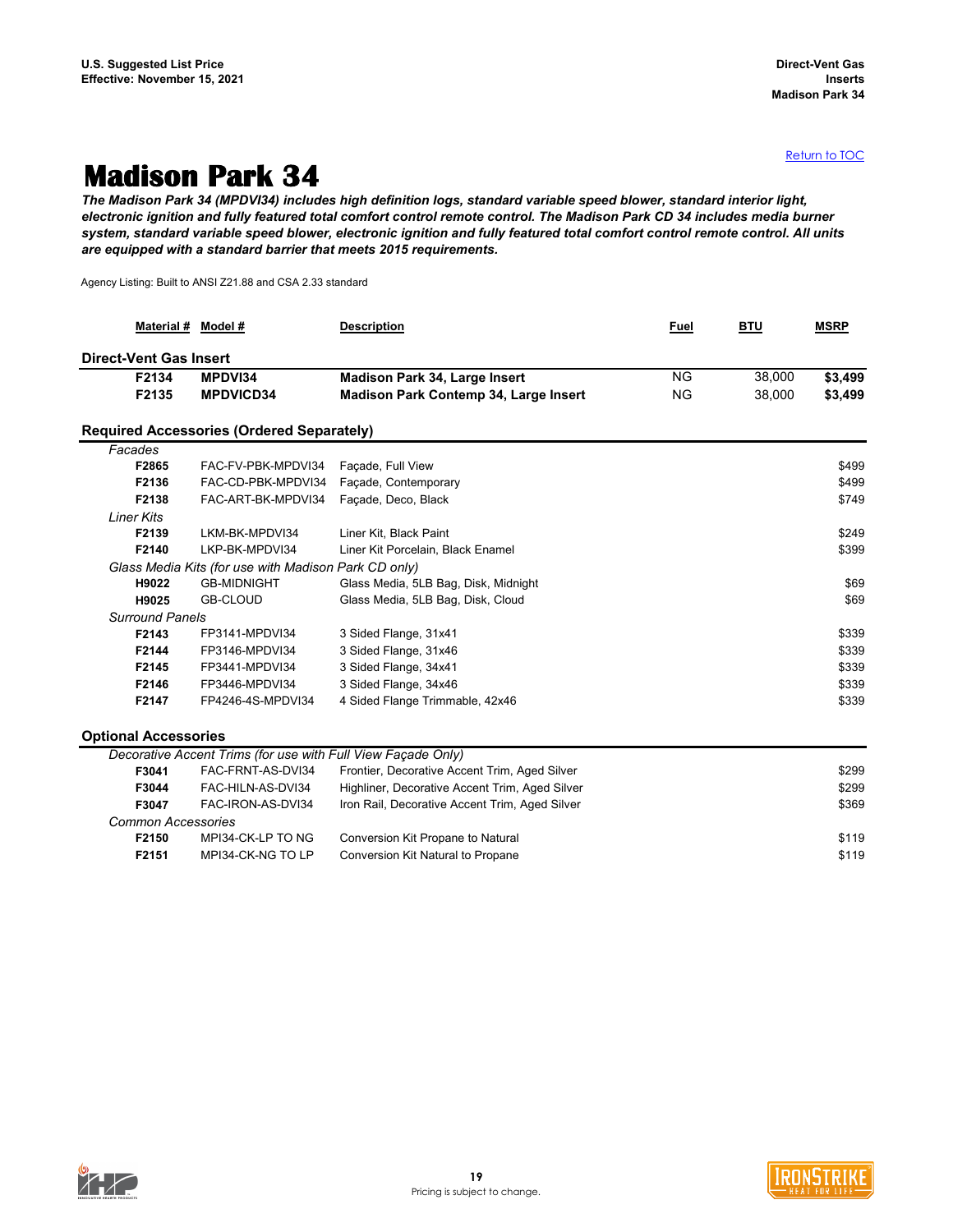### <span id="page-19-0"></span>**WinslowTM PS40**

*The Winslow freestanding pellet stove offers a traditional look with SmartHeat technology. This power house offers an automatic ignition system, a 60 lb hopper, extra-large ash drawer, ceramic glass and a 150 CFM blower.*

Agency Listing: Built to ASTM E1509 & ULC C1482 standard. Uses 3" Pellet Vent

| Material # Model #          |                                                  | <b>Description</b>                               | <b>BTU</b>    | <b>MSRP</b> |
|-----------------------------|--------------------------------------------------|--------------------------------------------------|---------------|-------------|
|                             | PELLET FREESTANDING STOVE                        |                                                  |               |             |
| F4349                       | PS40GL                                           | <b>Pellet Stove</b>                              | 39,800-15,120 | \$6,499     |
|                             | <b>Required Accessories (Ordered Separately)</b> |                                                  |               |             |
| Door Trim                   |                                                  |                                                  |               |             |
| 79038                       | P40DT-B                                          | <b>Black</b>                                     |               | \$249       |
| 79037                       | P40DT-N                                          | Nickel                                           |               | \$599       |
| 79035                       | P40DT-BRN                                        | <b>Brushed Nickel</b>                            |               | \$599       |
| 79036                       | P40DT-BLN                                        | <b>Black Nickel</b>                              |               | \$599       |
| <b>Grill Finish</b>         |                                                  |                                                  |               |             |
| 79000                       | <b>P40G-B</b>                                    | <b>Black</b>                                     |               | \$129       |
| 79002                       | <b>P40G-N</b>                                    | Nickel                                           |               | \$179       |
| 79022                       | P40G-BN                                          | <b>Brushed Nickel</b>                            |               | \$199       |
| 79039                       | P40G-BLN                                         | <b>Black Nickel</b>                              |               | \$179       |
| <b>Optional Accessories</b> |                                                  |                                                  |               |             |
| <b>Common Accessories</b>   |                                                  |                                                  |               |             |
| H5142                       | P40LOG                                           | Log Set                                          |               | \$312       |
| 79030                       | P40BRICK                                         | <b>Standard Brick Panel</b>                      |               | \$129       |
| H6907                       | P40DIAG40                                        | Diagnostic Tool                                  |               | \$549       |
| H8974                       | RC-S-STAT-AC                                     | Remote, T-Stat, Alternating Current, RCVR        |               | \$399       |
| H8865                       | RC-S-Touch                                       | Remote, Touch Screen, Thermostat, On/Off         |               | \$429       |
| H8861                       | RC-S-STAT                                        | Remote, LCD Stat, thermostat, On/Off             |               | \$399       |
| H8860                       | $RC-S-1$                                         | Remote, Two Button, Timer, On/Off or Timer Mode  |               | \$299       |
| F2236                       | <b>RCKIT4001</b>                                 | On/Off Remote and Receiver with White Wall Plate |               | \$139       |
| H8863                       | WS-S-TMR                                         | Wall Switch, Countdown Timer                     |               | \$129       |
| H8864                       | <b>WS-S-TSTAT</b>                                | Wall Switch, Thermostat                          |               | \$99        |
| H8159                       | <b>TSPK-B</b>                                    | Touch-up Spray Paint Kit, Black                  |               | \$26        |



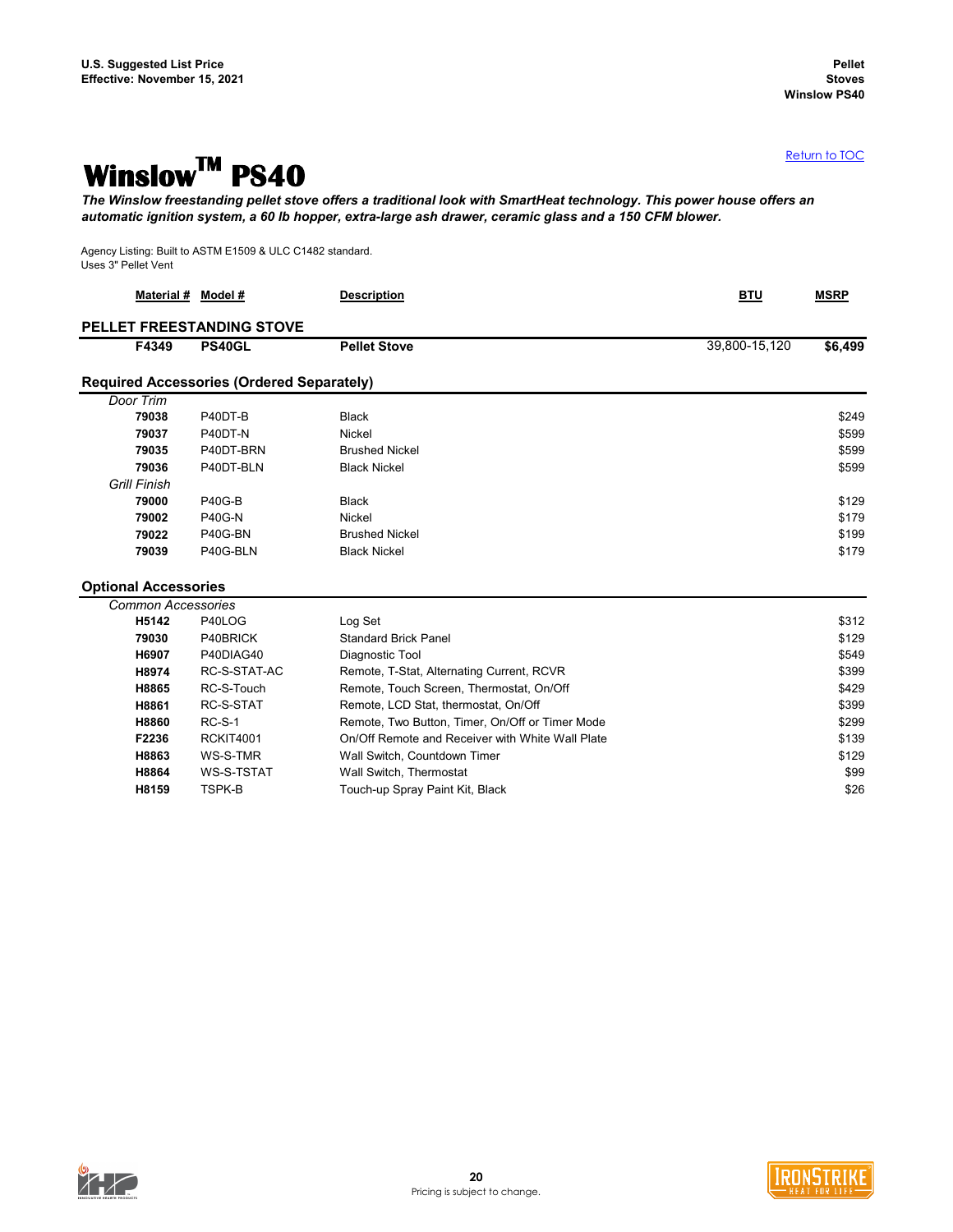### <span id="page-20-0"></span>**WinslowTM PI40**

*The Winslow pellet insert offers a traditional look with SmartHeat technology. This power house offers an automatic ignition system, a 55lb hopper, extra-large ash drawer, ceramic glass, 150 CFM blower and a 3" flue outlet.*

Agency Listing: Built to ASTM E1509 & ULC C1428 standard. OMNI (050-S14b-2) Uses 3" Flue Outlet

| Material # Model #          |                                                     | <b>Description</b>                               | <b>BTU</b>    | <b>MSRP</b> |
|-----------------------------|-----------------------------------------------------|--------------------------------------------------|---------------|-------------|
|                             | <b>Cast-Iron Freestanding Pellet Stove</b>          |                                                  |               |             |
| F4348                       | <b>PI40GL</b>                                       | <b>Pellet Insert</b>                             | 37,500-15,120 | \$5,999     |
|                             | <b>Required Accessories (Ordered Separately)</b>    |                                                  |               |             |
| <b>Surround Panels</b>      |                                                     |                                                  |               |             |
| 79004                       | PI40-FPK2941                                        | 29 x 41 BlackTrim                                |               | \$499       |
| 79005                       | PI40-FPK2948                                        | 29 x 48 BlackTrim                                |               | \$499       |
| 79006                       | PI40-FPK3341                                        | 33 x 41 BlackTrim                                |               | \$499       |
| 79007                       | PI40-FPK3348                                        | 33 x 48 BlackTrim                                |               | \$499       |
| H7232                       | <b>PI40-32ZCFK</b>                                  | 29 x 41 BlackTrim for 32" Opening                |               | \$439       |
| Door Trim                   |                                                     |                                                  |               |             |
| 79038                       | P40DT-B                                             | <b>Black</b>                                     |               | \$249       |
| 79037                       | P40DT-N                                             | <b>Nickel</b>                                    |               | \$599       |
| 79035                       | P40DT-BRN                                           | <b>Brushed Nickel</b>                            |               | \$599       |
| 79036                       | P40DT-BLN                                           | <b>Black Nickel</b>                              |               | \$599       |
| <b>Grill Finish</b>         |                                                     |                                                  |               |             |
| 79000                       | <b>P40G-B</b>                                       | <b>Black</b>                                     |               | \$129       |
| 79002                       | <b>P40G-N</b>                                       | Nickel                                           |               | \$179       |
| 79022                       | P40G-BN                                             | <b>Brushed Nickel</b>                            |               | \$199       |
| 79039                       | P40G-BLN                                            | <b>Black Nickel</b>                              |               | \$179       |
| <b>Optional Accessories</b> |                                                     |                                                  |               |             |
| <b>Surround Trim</b>        |                                                     |                                                  |               |             |
| H5143                       | GFT2941-B                                           | Trim/Black 29 x 41                               |               | \$139       |
| H5145                       | GFT2948-B                                           | Trim/Black 29 x 48                               |               | \$139       |
| H5144                       | GFT3341-B                                           | Trim/Black 33 x 41                               |               | \$139       |
| H5146                       | GFT3348-B                                           | Trim/Black 33 x 48                               |               | \$139       |
| Zero Clearance Kits         |                                                     |                                                  |               |             |
| 79025                       | PI40-ZCK                                            | Pellet ZC Kit                                    |               | \$399       |
| H5147                       | PI10-ZCHPA                                          | Rear Vent adaptor (Required for Horizontal Vent) |               | \$29        |
|                             | Heat Kit (Requires Surround Panels and Trim Pieces) |                                                  |               |             |
| 79024                       | PI40-HKT                                            | Pellet Heat Kit                                  |               | \$229       |
| 79026                       | PI40-HK30411                                        | 30-5/8 x 41 Surround Panels                      |               | \$499       |
| 79027                       | PI40-HK3048F                                        | 30-5/8 x 48 Surround Panels                      |               | \$499       |
| 79028                       | PI40-HK3441F41                                      | 30-5/8 x 41 Surround Panels                      |               | \$499       |
| 79029                       | PI40-HK3448F                                        | 30-5/8 x 48 Surround Panels                      |               | \$499       |
| 75251                       | <b>GFHKET-B</b>                                     | Extended Side Trim Kit, Black                    |               | \$139       |
|                             |                                                     |                                                  |               |             |